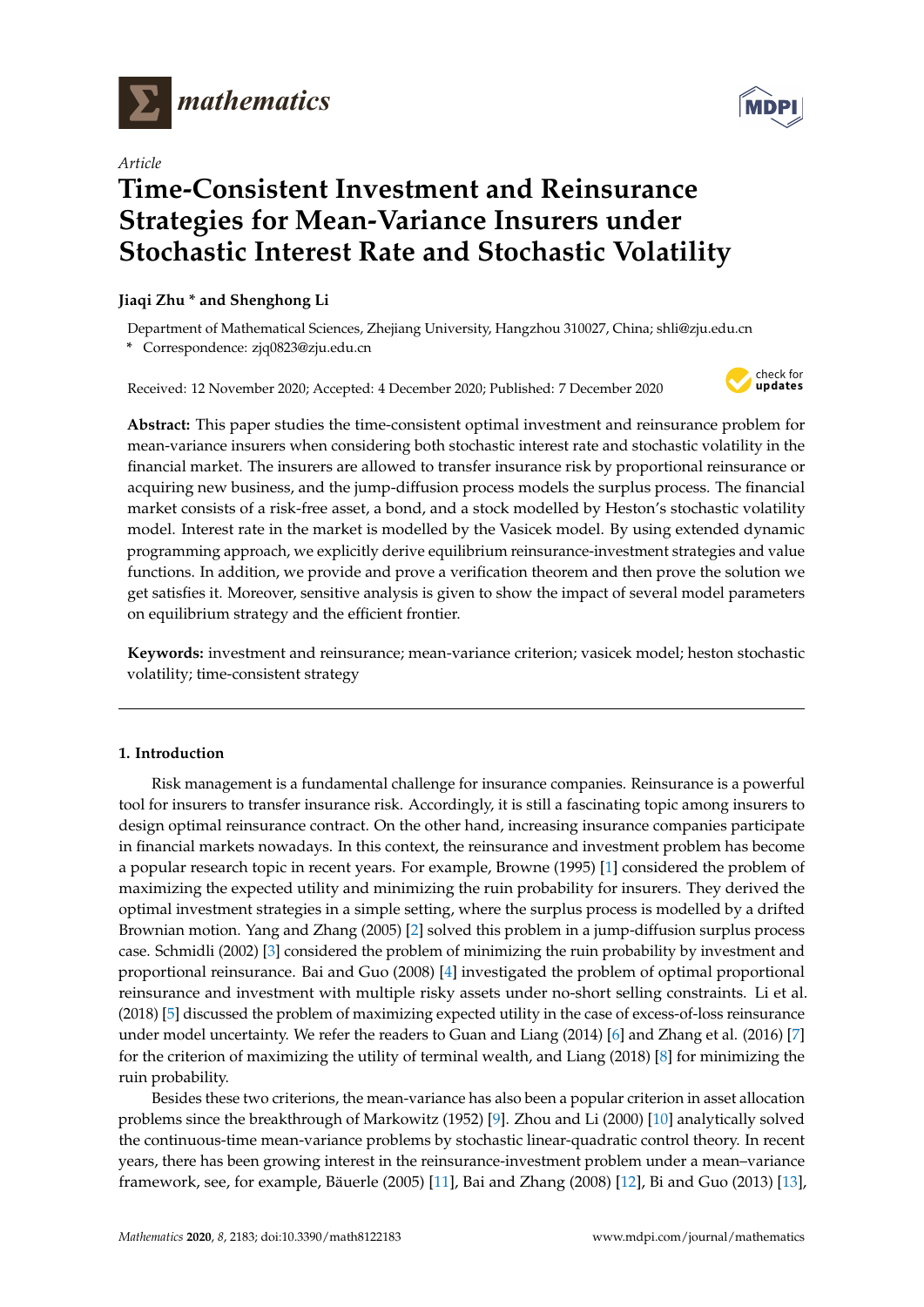and Shen et al. (2014) [\[14\]](#page-20-13). In fact, these papers searched pre-commitment solution, which is not time-consistent in the sense that an optimal strategy that is derived at one time is not guaranteed to be optimal at a future time point. Because time-consistency is a basic requirement for decision makers, much literature has recently searched time-consistent mean-variance portfolio selection problems in the Nash equilibrium decision framework that was introduced by Björk et al. (2014) [\[15\]](#page-20-14) and Björk et al. (2017) [\[16\]](#page-20-15). Among them, Zeng and Li (2011) [\[17\]](#page-20-16) conducted the first study of the time-consistent mean-variance reinsurance-investment problem. They got closed form solutions with the Black-Scholes model by means of extended HJB equations. Subsequently, many related work appears, for example, Zeng and Li (2013) [\[18\]](#page-20-17) incorporated jumps into this problem, Zhao et al. (2016) [\[19\]](#page-20-18) considered this problem when assuming that there is a defaultable asset. Xiao et al. (2019) [\[20\]](#page-20-19) considered the problem of maximizing joint interests of the insurer and the reinsurer. Zhu et al. (2019) [\[21\]](#page-20-20) considered non-zero sum differential reinsurance and investment game between mean-variance insurers.

A lot of empirical evidence show that the volatilities of risky assets prices are not constant or deterministic; Heston et al. (1993) [\[22\]](#page-20-21) introduced a stochastic volatility model, which is still popular for option pricing or asset pricing. Additionally, several papers also used this model or its extension in portfolio selection problems, for example, Li et al. (2012) [\[23\]](#page-20-22), Liu (2007) [\[24\]](#page-20-23), and Yan et al. (2020) [\[25\]](#page-20-24). Additionally, it is generally accepted that the interest rate is stochastic, and popular models describing interest rate include the CIR model and Vasicek model. It is natural to consider their combination, for example, Heston-CIR model or Heston-Vasicek model. In fact, several papers considered hybrid stochastic interest rate and stochastic volatility model in the literature, for example, Ahlip et al. (2013) [\[26\]](#page-20-25) used this model in foreign option pricing and Guan and Liang (2014) [\[27\]](#page-20-26) in asset allocation for DC pension plan. However, up to our knowledge, few papers discussed the reinsurance and investment problem in stochastic interest rate enviroment. Although Guan and Liang (2014) [\[6\]](#page-20-5) and Li et al. (2015) [\[28\]](#page-21-0) studied the management of interest risk for an insurer, the real interest rate in their work is deterministic. Accrdingly, in the real market, there, in fact, does not exist interest rate risk. Additionally, as the wealth process does not satisfy the usual Lipschitz conditions in stochastic interest rate model, we cannot use standard verification theorem directly when incorporating stochastic rate into the portfolio selection problem. Korn et al. (2002) [\[29\]](#page-21-1) considered the portfolio selection problem with a stochastic interest rate for CRRA investors and provided a verification theorem. Pan et al. (2017) [\[30\]](#page-21-2) studied the asset-liability management problem in stochastic interest rate environment for CARA investor. In this paper, we consider the reinsurance-investment problem under the dynamic mean-variance framework. We give a verification theorem for time-consistent mean-variance insurers based on the result of Björk et al. (2017) [\[16\]](#page-20-15) and verify that the solution we obtain satisfies it.

In our paper, we consider the time-consistent reinsurance and investment problem for mean-variance insurer incorporating both stochastic interest rate and stochastic volatility risk. We use the Heston model to describe the dynamics of stock and the Vasicek model to describe interest rate. The surplus process is modelled by the jump-diffusion process. The insurer can transfer part of risk by proportional reinsurance. The zero coupon bond is included in the financial market in order to hedge interest risk. The objective of insurer is to find an optimal reinsurance investment strategy in a time consistent sense, so as to maximize the expected value of terminal wealth and minimize the associated variance. The contribution of our paper is threefold: (1) we consider the time-consistent mean-variance optimization problem for insurers when considering both stochastic interest rate and stochastic volatility, which is new in the literature. (2) We derive the time consistent equilibrium investment and reinsurance strategies and the value functions explicitly overcoming the difficulties caused by stochastic interest rate. (3) We verify our solution through a verification theorem. It can be seen as an extension of Björk et al. (2017) [\[16\]](#page-20-15) to stochastic interest rate case and is also new in the literature as we know.

The remainder of this paper is organized, as follows. Section [2](#page-2-0) describes model and assumptions. Section [3](#page-4-0) formulates the problem in a game theoretic framework and provides the verification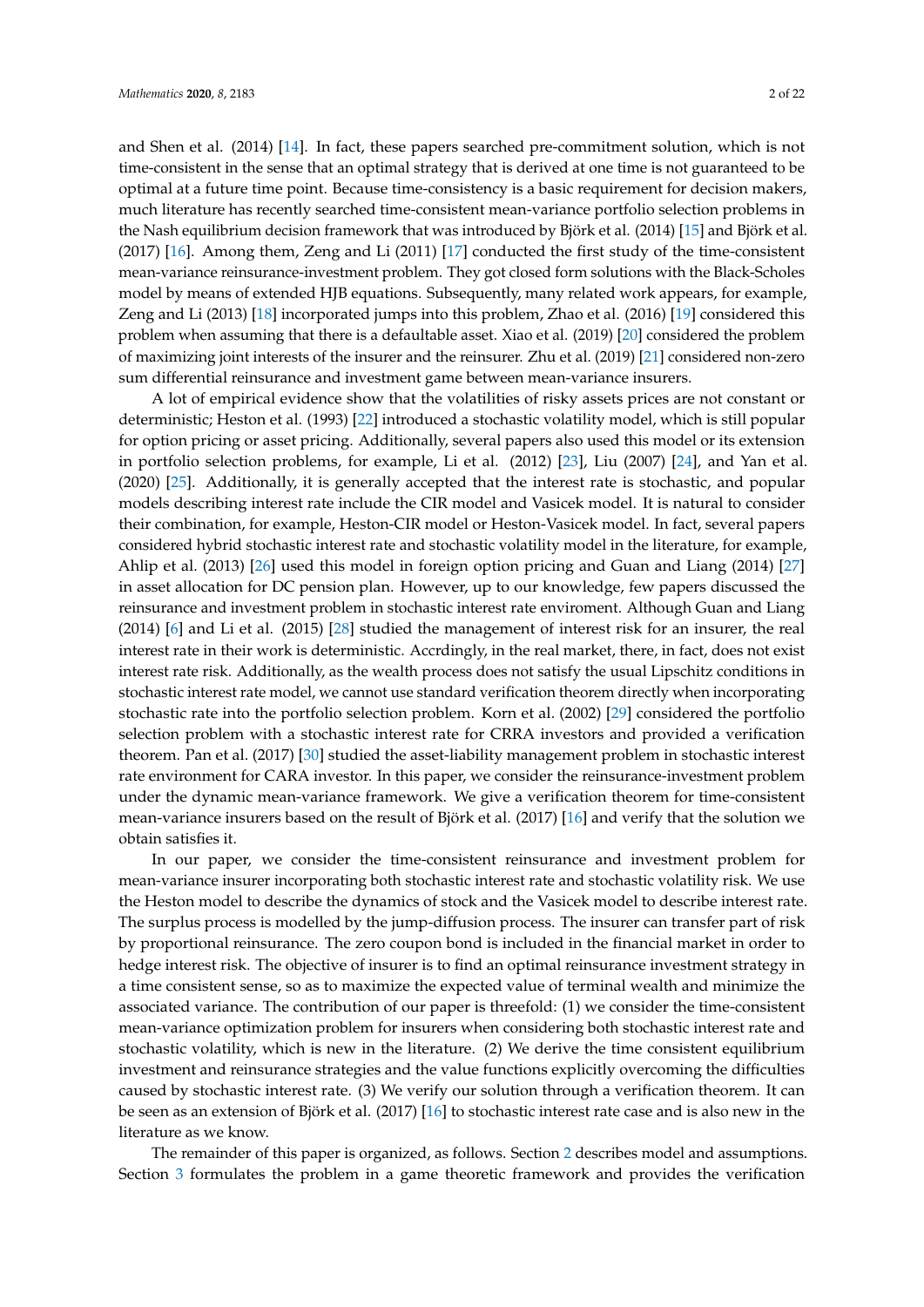theorem. Section [4](#page-6-0) derives the equilibrium reinsurance-investment strategy and efficient frontier through an extended HJB equation. Section [5](#page-14-0) gives several numerical examples to show the effects of different model parameters on equilibrium strategies and the efficient frontier. We conclude this paper in Section [6.](#page-16-0)

### <span id="page-2-0"></span>**2. Model Setup**

Let  $(\Omega, \mathcal{F}, \mathbb{P})$  be a complete probability space with a right continuous filtration  $\mathcal{F} := {\{\mathcal{F}_t\}}_{t \in [0, T]}$ satisfying usual conditions, where  $T \in (0, +\infty)$  represents the time horizon. We assume that all of the stochastic processes in this paper are well defined and adapted to  $\mathcal{F}_t$ .

## *2.1. The Financial Market*

In our model, we assume that the insurer can continuously invest in three assets: risk-free asset, bond, and stock. The dynamics of instantaneous interest rate follows Vasicek model:

<span id="page-2-1"></span>
$$
dr(t) = (a - br(t))dt - \sigma_r dW_r(t), \quad r(0) = r_0,
$$
 (1)

where *a*, *b* and  $\sigma_r$  are positive constants and  $W_r(t)$  is a standard Brownian motion on the probability space.

The price process of risk-free asset  $S_0(t)$  follows:

$$
\frac{dS_0(t)}{S_0(t)} = r(t)dt, \quad S_0(0) = s_0.
$$

The second asset is zero-coupon bond. It is an asset that delivers a payment of \$1 at maturity. Denote the price of zero-coupon with maturity *s* at time *t* with interest rate  $r(t) = r$  as  $B(t, s, r)$ . We define the risk-neutral probability measure  $\oint_{\mathbb{R}} \phi$  by  $\frac{d\mathbb{Q}}{d\mathbb{P}}|_{\mathcal{F}_T} = G(T)$ , where:

$$
G(t) = \exp \left\{ \int_0^T \lambda_r(s) dW_r(s) - \frac{1}{2} \int_0^T \lambda_r(s)^2 ds \right\}.
$$

Here,  $\lambda_r(s)$  is the market risk price of  $W_r(t)$ . We assume it to be a constant in this paper. Under  $\mathbb Q$ , we have:

$$
B(t,s,r) = E_{\mathbb{Q}}[\exp(-\int_t^s r(u) \mathrm{d}u)|r(t) = r].
$$

By the Feynman-Kac Theorem, for a fixed *s*, *B* satisfies the following PDE:

$$
\begin{cases} B_t + B_r(a - br + \lambda_r \sigma_r) + \frac{1}{2} \sigma_r^2 B_{rr} - rB = 0, \\ B(s, s, r) = 1, \end{cases}
$$
 (2)

the bond price is known in an explicit form:

$$
B(t,s,r) = \exp(-h(s-t)r + \overline{h}(s-t)),
$$
\n(3)

where

$$
h(t) = \frac{1 - e^{-bt}}{b},
$$

and

$$
\overline{h}(t) = \int_0^t \left[\frac{1}{2}\sigma_r^2 h(s)^2 - (a + \lambda_r \sigma_r)h(s)ds\right].
$$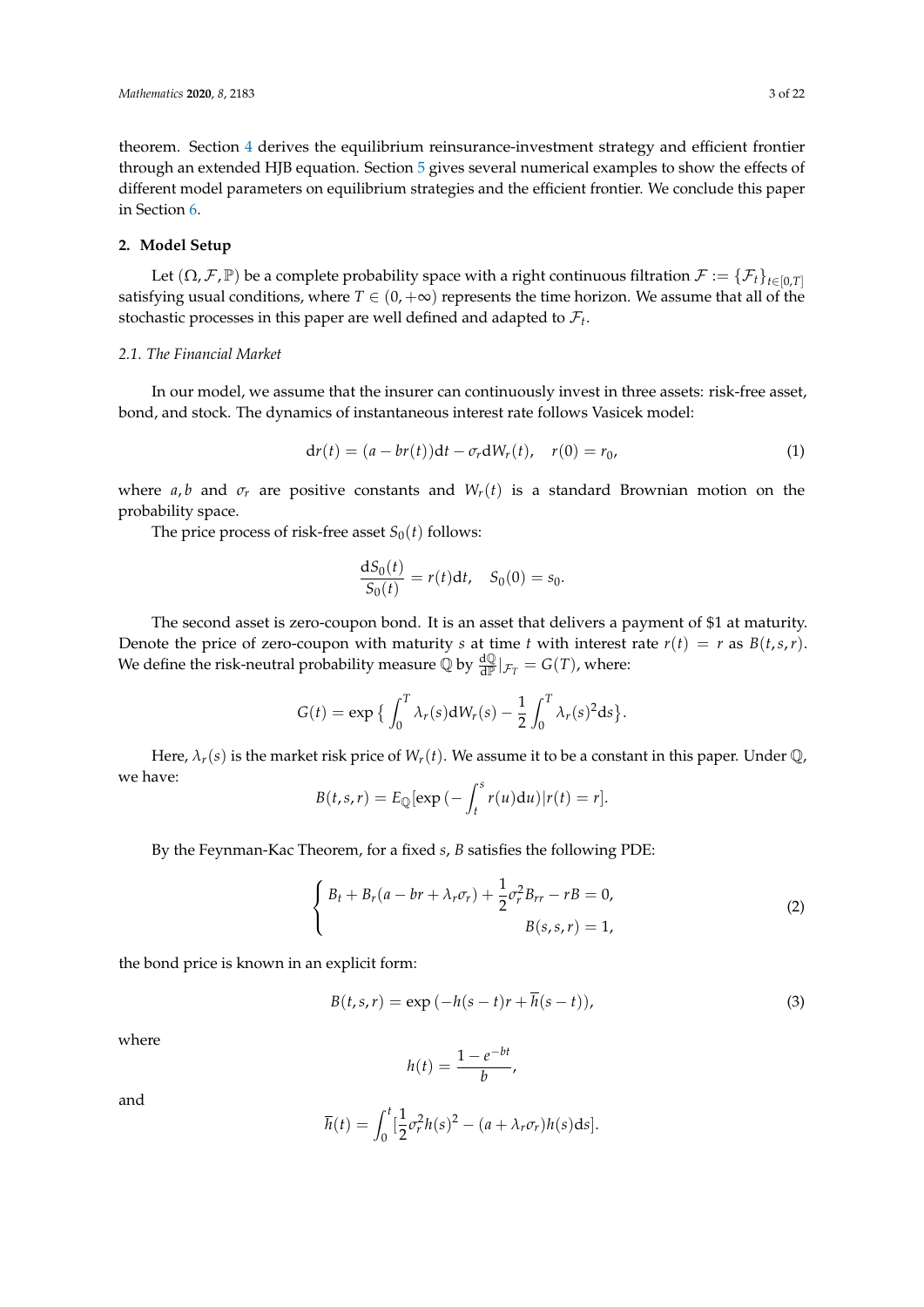From now on we use a shorter notation  $B(t, s) = B(t, s, r)$ . Applying Itô's formula, we can obtain P-dynamics of bond:

$$
\begin{cases}\n\frac{\mathrm{d}B(t,s)}{B(t,s)} = r(t)\mathrm{d}t + h(s-t)\sigma_r \times (\lambda_r \mathrm{d}t + \mathrm{d}W_r(t)),\\ \nB(s,s) = 1.\n\end{cases}
$$
\n(4)

It is unrealistic to assume that we can find all of the zero-coupon bonds in the market. Following Guan and Liang (2014) [\[27\]](#page-20-26), we introduce a rolling bond with constant maturity *K* in our analysis. Denote the price of rolling bond at time *t* as  $B_K(t)$ ;  $B_K(t)$  follows the following stochastic differential equation:

$$
\frac{dB_K(t)}{B_K(t)} = r(t)dt + h(K)\sigma_r(\lambda_r dt + dW_r(t)).
$$
\n(5)

Because the rolling bond is only correlated with the interest rate and the interest rate model is a one-factor model here, it can be used in order to replicate any zero coupon bond. The relation between rolling bond and zero-coupon bond satisfies:

$$
\frac{dB(t,s)}{B(t,s)} = (1 - \frac{h(s-t)}{h(K)}) \frac{dS_0(t)}{S_0(t)} + \frac{h(s-t)}{h(K)} \frac{dB_K(t)}{B_K(t)}.
$$

The third asset is stock, whose dynamics evolves according to the Heston stochastic volatility model:

<span id="page-3-1"></span>
$$
\begin{cases}\n\frac{dS_1(t)}{S_1(t)} = r(t)dt + \sigma_S \sigma_r \times (\lambda_r dt + dW_r(t)) \\
+ \nu L(t)dt + \sqrt{L(t)}dW_S(t), \quad S_1(0) = s_1 > 0, \\
dL(t) = \kappa(\delta - L(t))dt + \sigma_L \sqrt{L(t)}dW_L(t), \quad L(0) = l_0 > 0,\n\end{cases}
$$
\n(6)

where  $\sigma_S$ ,  $\sigma_L$ ,  $\kappa$ ,  $\nu$ ,  $\delta$  are positive constants,  $W_S(t)$  and  $W_L(t)$  are two correlated one-dimensional Brownian motion independent of  $W_r(t)$  in the interest rate model, and  $Cov(W_s(t), W_t(t)) = \rho t$ . The condition  $2\kappa\delta > \sigma_L^2$  is required here in order to ensure  $L(t) > 0$ .

#### *2.2. Surplus Process*

We assume that the insurer's surplus process is modelled by the following jump-diffusion process:

<span id="page-3-0"></span>
$$
dR(t) = cdt + \sigma_0 dW_0(t) - d \sum_{i=1}^{N(t)} Y_i,
$$

where  $c > 0$  is the premium rate and  $\sigma_0$  is a positive constant.  $W_0(t)$  is a standard Brownian motion and  $\sigma_0W_0(t)$  can be seen as the uncertainty from the premium of insurer.  $N(t)$  represents the number of claims between  $[0, t]$ , which is a Poisson process with intensity  $\lambda > 0$ .  $Y_i$  is the size of the *i*th claim and  $Y_i$ ,  $i = 1, 2, \ldots$  are independent and identically distributed positive random variables with distribution function  $F_Y$ . Here,  $W_0(t)$  and  $\sum_{i=1}^{N(t)}$  $\hat{Y}^{(v)}_{i=1}$   $Y_i$  are independent with each other and both are independent with  $W_S(t)$ ,  $W_r(t)$ , and  $W_L(t)$ . We assume that the moment generating function of  $Y_i$  exists, which implies that momentum of each order exists. We denote the first-order moment of the random variable by  $\mu_y = E[Y_i]$  and the second-order moment by  $\sigma_y^2 = E[Y_i^2]$ . The insurer calculates the premium rate by the expected value principle, which is,  $c = (1 + \theta)\lambda\mu_y$ , where  $\theta$  is the safety loading of insurer.

Suppose that the insurer can control risk by proportional reinsurance. We denote  $\alpha(t)$  as the reinsurance proportion of insurer at time *t*, i.e., the insurer pays  $100\alpha(t)$ % of the claim while the reinsurer pays  $100(1 - \alpha(t))$ %. Accordingly,  $\alpha(t)$  can also be seen as insurance risk exposure of insurer. If  $\alpha(t) \in [0,1]$ , the insurer purchases reinsurance from the reinsurer, if  $\alpha(t) > 1$ , the insurer acquires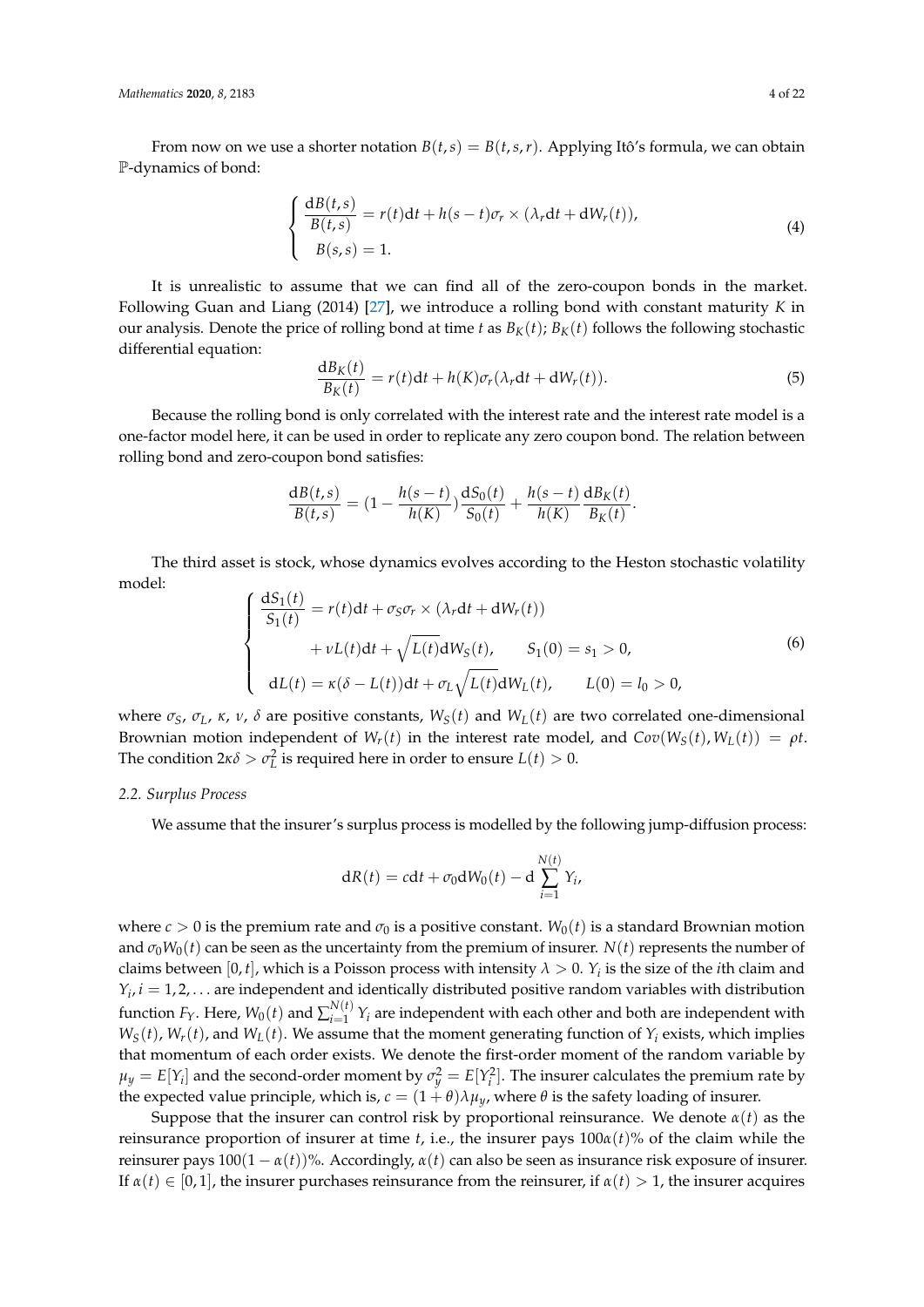new business from the reinsurer, i.e., the insurer acts as a reinsurer of the reinsurer. The reinsurer also uses the expected value principle in order to calculate the premium rate. The insurer has to pay a premium at the rate of (1 + *η*)*λµy*(1 − *α*(*t*)) to the reinsurer. *η* is the safety loading of reinsurer and *η* > *θ* in order to exclude arbitrage. Subsequently, the surplus process of insurer becomes:

$$
dR(t) = [\theta - \eta + (1 + \eta)\alpha(t)]\lambda\mu_y dt + \sigma_0 \alpha(t) dW_0(t) - \alpha(t) d\sum_{i=1}^{N(t)} Y_i.
$$

#### *2.3. Wealth Process*

The insurer, starting from initial capital  $x_0$  at time 0, can invest in risk-free asset, stock, rolling-bond, and buy proportional reinsurance within time horizon [0, *T*]. Accordingly, the evolution of  $X^{\pi}(t)$  can be described as:

$$
dX^{\pi}(t) = \{r(t)X^{\pi}(t) + \nu\beta^{\pi}(t)L(t) + \lambda_{r}\sigma_{r}[\sigma_{S}\beta^{\pi}(t) + h(K)\gamma^{\pi}(t)]+ \lambda\mu_{y}[\theta - \eta + (1 + \eta)\alpha^{\pi}(t)]\}dt + \sigma_{r}[\sigma_{S}\beta^{\pi}(t) + h(K)\gamma^{\pi}(t)]dW_{r}(t) + \sqrt{L(t)}\beta^{\pi}(t)dW_{S}(t) + \sigma_{0}\alpha^{\pi}(t)dW_{0}(t) - \alpha^{\pi}(t)d\sum_{i=1}^{N(t)} Y_{i},
$$
\n(7)

where  $\beta^{\pi}(t)$  and  $\gamma^{\pi}(t)$  represent the amount of money invested in stock and bond market and  $\alpha^{\pi}(t)$  is the value of risk exposure. Let  $\pi(t) = (\beta^{\pi}(t), \gamma^{\pi}(t), \alpha^{\pi}(t))_{t \in [0,T]}$  represent the reinsurance–investment strategy. We have the following definition:

<span id="page-4-2"></span>**Definition 1.** Denote  $\mathcal{O} := \mathbb{R}^+ \times \mathbb{R}^+ \times \mathbb{R}$  and  $\mathcal{Q} := [0, T] \times \mathcal{O}$ . For any fixed  $t \in [0, T]$ , a trading strategy  $\pi(t) = (\beta^{\pi}(t), \gamma^{\pi}(t), \alpha^{\pi}(t))_{t \in [0,T]}$  *is said to be admissible if it satisfies:* 

(1)  $\forall (r, l, x) \in \mathcal{O}$ , *SDE.* [\(7\)](#page-3-0) has a pathwise unique solution with initial condition  $r(t) = r$ ,  $L(t) = l$  and  $X^{\pi}(t) = x;$  $(2) \ \forall (t, r, l, x) \in \mathcal{Q}, \ \alpha^{\pi}(t) \geq 0;$ 

The set of admissible strategies is denoted by Π and we only consider admissible strategies here.

## <span id="page-4-0"></span>**3. Problem Formulation and Verification Theorem**

The traditional mean-variance portfolio selection problem assumes that the insurer's goal is to solve the following problem:

$$
\sup_{\pi \in \Pi} J(0, r_0, l_0, x_0, \pi) = \sup_{\pi \in \Pi} \left\{ E_{0, r_0, l_0, x_0} [X^{\pi}(T)] - \frac{\gamma}{2} Var_{0, r_0, l_0, x_0} [X^{\pi}(T)] \right\},
$$
\n(8)

where positive constant  $\gamma$  is risk aversion parameter of insurer. The corresponding strategy is called pre-commitment strategy and it is only optimal at time 0. Rational decision-makers hope to find a time-consistent strategy that will be still optimal as time goes by. In this paper, we assume that the insurer can change objective function at a future time. Additionally, we want to derive a time-consistent strategy that will still be optimal at a future time. The objective function of the insurer is:

<span id="page-4-1"></span>
$$
\sup_{\pi \in \Pi} J(t, r, l, x, \pi) = \sup_{\pi \in \Pi} \{ E_{t, r, l, x}[X^{\pi}(T)] - \frac{\gamma}{2} Var_{t, r, l, x}[X^{\pi}(T)] \}.
$$
\n(9)

Following Björk et al. (2017) [\[16\]](#page-20-15), we use the notion of Nash equilibrium strategy in a game theoretic framework in order to define the time-consistent strategy (also called equilibrium strategy). The definition is as follows: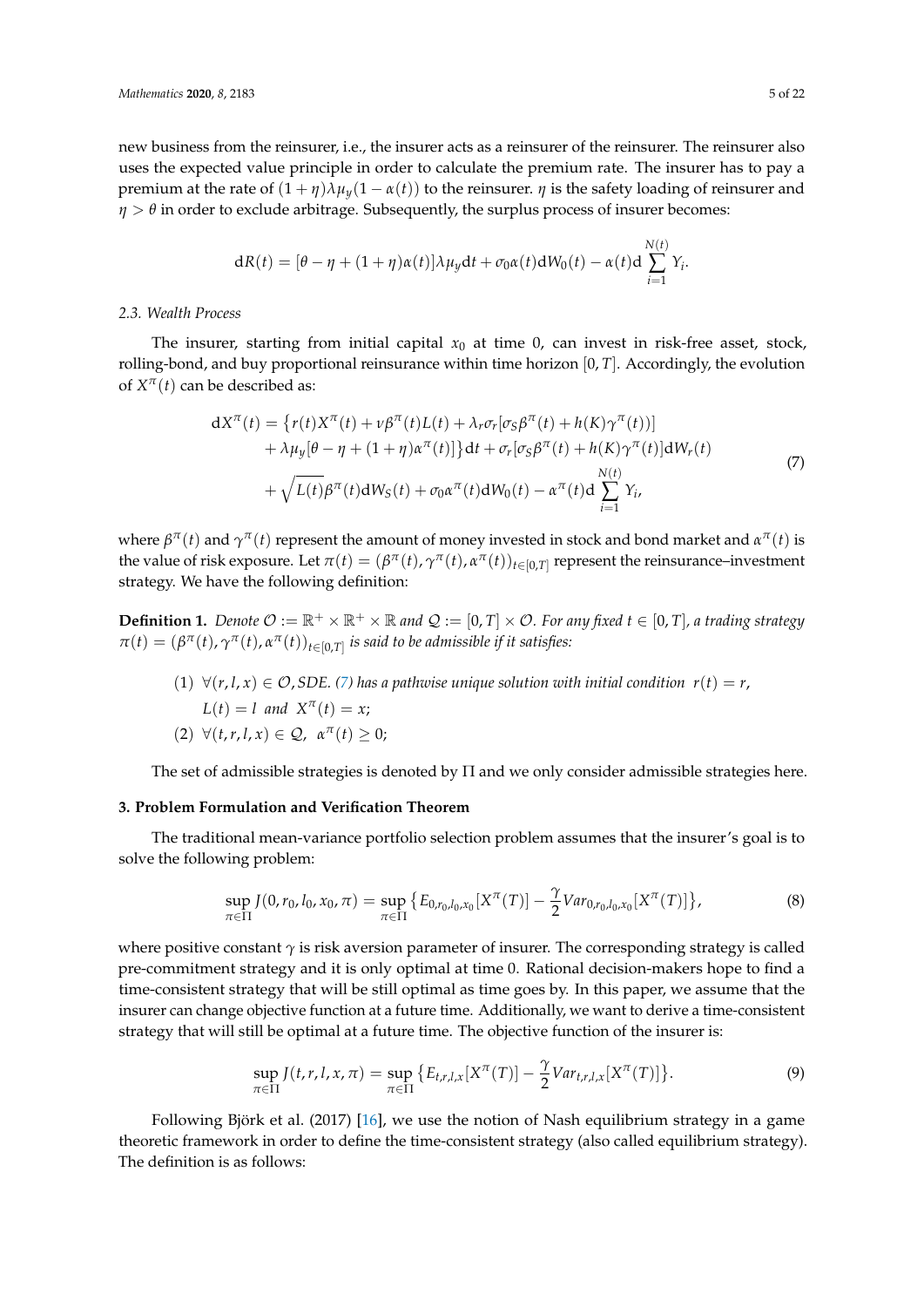<span id="page-5-3"></span>**Definition 2.** *A control law*  $\hat{\pi}$  *is said to be an equilibrium strategy if, for any*  $\pi \in \Pi$ *, any* fixed *initial state*  $(t, r, l, x) \in \mathcal{Q}$  *and a fixed number h > 0, if we define a new strategy*  $\pi_h$  *by* 

$$
\pi_h(s,r,l,x) = \begin{cases} \pi \text{ for } (s,r,l,x) \in [t,t+h) \times \mathbb{R}^+ \times \mathbb{R}^+ \times \mathbb{R}, \\ \hat{\pi}(s,r,l,x) \text{ for } (s,r,l,x) \in [t+h,T] \times \mathbb{R}^+ \times \mathbb{R}^+ \times \mathbb{R}, \end{cases}
$$

*then*

$$
\lim_{h\to 0}\inf\frac{J(t,r,x,\hat{\pi})-J(t,r,x,\pi_h)}{h}\geq 0.
$$

*In addition, the equilibrium value function is defined by*  $V(t, r, l, x) = J(t, r, l, x, \hat{\pi})$ *.* 

Before presenting the verification theorem, we denote  $C^{1,2,2,2}(\mathcal{Q}) = \left(\psi(t,r,l,x)|\psi(t,r,l,x)\right)$  is once continuously differentiable w.r.t.  $t \in [0,T]$  and twice continuously differentiable w.r.t.  $(r, l, x) \in \mathcal{O}$  ), and for any function  $\psi(t,r,l,x) \in C^{1,2,2,2}(\mathcal{Q})$ , we define the following operator:

$$
\mathcal{A}^{\pi}\psi(t,r,l,x) = \psi_t + \psi_x \{ rx + v l \beta^{\pi}(t) + \lambda_r \sigma_r(h(K)\gamma^{\pi}(t) + \sigma_{S1}\beta^{\pi}(t)) + \lambda \mu_y [\theta - \eta + (1 + \eta)\alpha^{\pi}(t)] \} + \psi_r(a - br) + k(\delta - l)\psi_l + \frac{1}{2} \psi_{xx} [(h(K)\beta^{\pi}(t) + \sigma_S\gamma^{\pi}(t))^2 \sigma_r^2 + l\beta^{\pi}(t)^2 + (\sigma_0\alpha^{\pi}(t))^2] + \frac{1}{2} \psi_{rr}\sigma_r^2 + \frac{1}{2} \sigma_L^2 l\psi_{ll} - \psi_{xr}(h(K)\gamma^{\pi}(t) + \sigma_S\beta^{\pi}(t)) \sigma_r^2 + \sigma_L \rho l\beta^{\pi}(t)\psi_{xl} + \lambda E[\psi(t,r,x - y\alpha^{\pi}(t)) - \psi(t,r,l,x)].
$$
\n(10)

Next, we present the verification theorem of Problem [\(9\)](#page-4-1).

<span id="page-5-0"></span>**Theorem 1** (Verification Theorem)**.** *For Problem [\(9\)](#page-4-1), if there exist two real-valued functions W*(*t*,*r*, *l*, *x*) *and*  $g(t,r,l,x)\in C^{1,2,2,2}(\mathcal{Q})$  *satisfying:*  $\forall (t,r,l,x) \in \mathcal{Q}, \ \forall \phi(t,r,l,x) \in \left\{W(t,r,l,x), g(t,r,l,x), g^2(t,r,l,x)\right\},$  $\mathbb{E}_{t,r,l,x}\left[\int_t^T|\mathcal{A}^\pi\phi(s,r(s),L(s),X^\pi(s))|\mathrm{d} s\right]<+\infty, \,\, \mathbb{E}_{t,r,l,x}\left[\int_t^T\phi^2_\mathbf{x}\alpha^\pi(s)^2\mathrm{d} s\right]<+\infty,$  $\mathbb{E}_{t,r,l,x}\left[\int_t^T \phi_x^2[\sigma_S\beta^\pi(s) + h(K)\gamma^\pi(s)]^2\mathrm{d}s\right] < +\infty,$  $E_{t,r,l,x}\left[\int_t^T \phi_x^2 \beta^{\pi}(s)^2 L(s)ds\right] < +\infty, E_{t,r,l,x}\left[\int_t^T \phi_r^2 ds\right] < +\infty, E_{t,r,l,x}\left[\int_t^T \phi_l^2 L(s)ds\right] < +\infty$  and the *following extended HJB system of equations:*

<span id="page-5-1"></span>
$$
\sup_{\pi \in \Pi(t,r,l,x)} \left[ \mathcal{A}^{\pi} W(t,r,l,x) - \frac{\gamma}{2} \mathcal{A}^{\pi} g(t,r,l,x)^2 + \gamma g(t,r,l,x) \mathcal{A}^{\pi} g(t,r,l,x) \right] = 0, \tag{11}
$$

<span id="page-5-2"></span>
$$
W(T,r,l,x) = x,\t\t(12)
$$

<span id="page-5-4"></span>
$$
\mathcal{A}^{\pi^*} g(t, r, l, x) = 0,\tag{13}
$$

$$
g(T,r,l,x) = x,\tag{14}
$$

*where*

$$
\pi^* = \arg \sup_{\pi \in \Pi(t,r,l,x)} \left[ \mathcal{A}^\pi W(t,r,l,x) - \frac{\gamma}{2} \mathcal{A}^\pi g(t,r,l,x)^2 + \gamma g(t,r,l,x) \mathcal{A}^\pi g(t,r,l,x) \right],\tag{15}
$$

and  $\pi^*$  is an admissible strategy, then  $V(t,r,l,x)=W(t,r,l,x)$ ,  $E_{t,r,x}[X^{\pi^*}(t)]=g(t,r,l,x)$  and  $\pi^*$  is the *equilibrium strategy.*

**Proof.** See Appendix [A.](#page-17-0)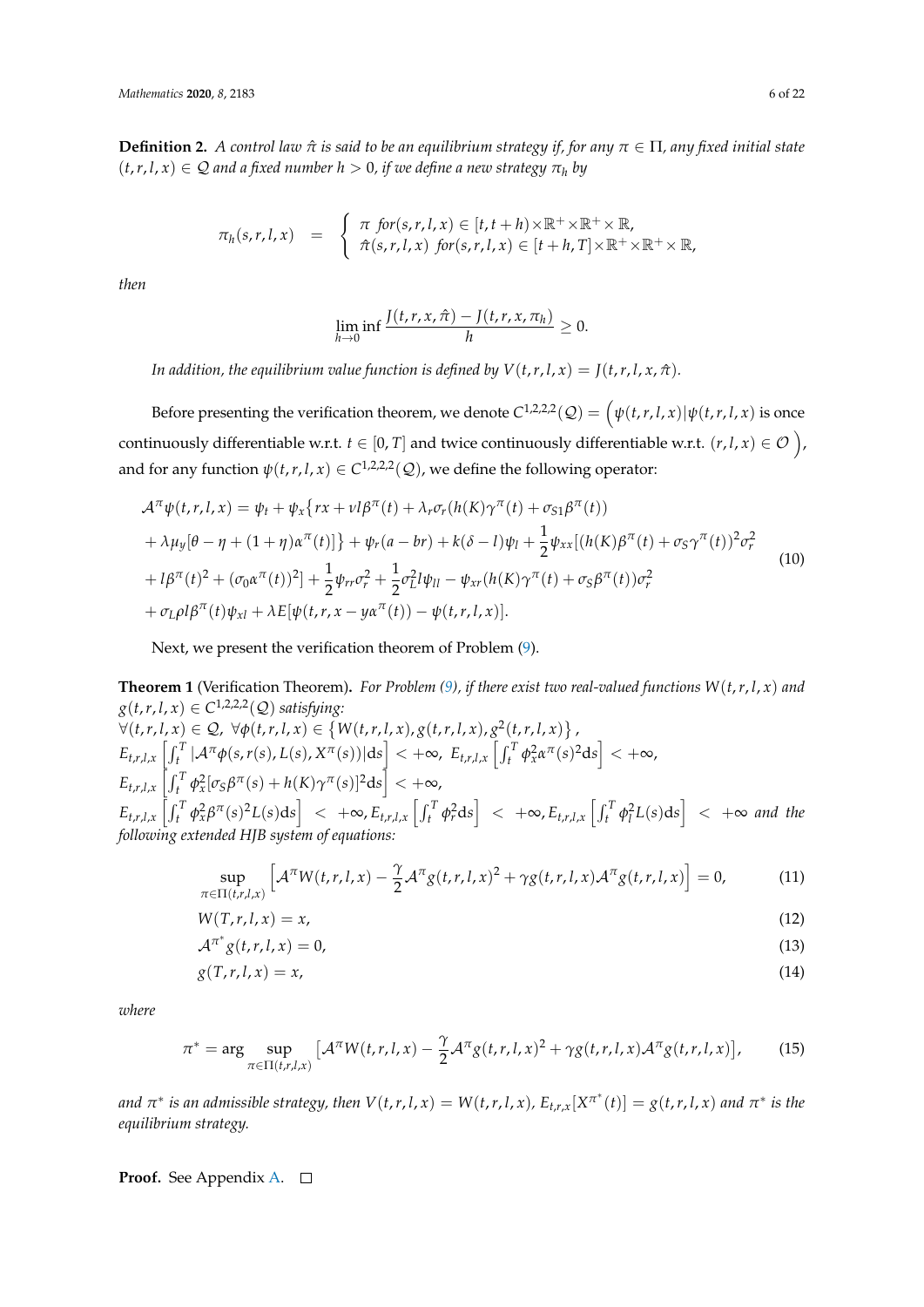## <span id="page-6-0"></span>**4. Solution to the Optimization Problem**

In this section, we derive the time-consistent equilibrium reinsurance and investment strategies and the corresponding value function for Problem [9.](#page-4-1)

Suppose that there exist two functions  $W(t, r, l, x)$  and  $g(t, r, l, x)$  satisfying the conditions in Theorem [1,](#page-5-0) such that the left side of Equation [\(11\)](#page-5-1) is concave w.r.t  $\alpha^{\pi}(t)$ ,  $\beta^{\pi}(t)$ , and  $\gamma^{\pi}(t)$ , then Equation  $(11)$  can be written as:

<span id="page-6-2"></span>
$$
\sup_{\pi \in \Pi(t,r,l,x)} \left\{ W_t(t,r,l,x) + W_x(t,r,l,x)[rx + \lambda_r \sigma_r(h(K)\gamma^{\pi}(t) + \sigma_S \beta^{\pi}(t)) + \nu l \beta^{\pi}(t) \right. \\ \left. + \lambda \mu_y(\theta - \eta + (1 + \eta)\alpha^{\pi}(t))] + W_r(t,r,l,x)(a - br) + \kappa(\delta - l)W_l + \frac{1}{2}(W_{xx} - \gamma g_x^2)[(h(K)\gamma^{\pi}(t) + \sigma_S \beta^{\pi}(t))^2 \sigma_r^2 + l \beta^{\pi}(t)^2 + (\sigma_0 \alpha^{\pi}(t))^2] + \frac{1}{2}(W_{rr} - \gamma g_r^2) \sigma_r^2 + \frac{1}{2} \sigma_L^2 l(W_{ll} - \gamma g_l^2) \\ - (W_{xr} - \gamma g_x g_r)(h(K)\gamma^{\pi}(t) + \sigma_S \beta^{\pi}(t)) \sigma_r^2 + \sigma_L \rho l \beta^{\pi}(t)(W_{xl} - \gamma g_x g_l) + \lambda E[W(t,r,l,x - y\alpha^{\pi}(t)) - \frac{\gamma}{2}g(t,r,l,x - y\alpha^{\pi}(t)) \times (g(t,r,l,x - y\alpha^{\pi}(t)) - 2g(t,r,l,x))] \\ - \lambda [W(t,r,l,x) + \frac{\gamma}{2}g(t,r,l,x)^2] \Big\} = 0.
$$
\n(16)

Because our setting leads to an affine wealth process, we assume  $W(t, r, l, x)$  and  $g(t, r, l, x)$  to have the following structure:

$$
W(t,r,l,x) = q(t,r)x + p(t)l + h(t,r), q(T,r) = 1, p(T) = 0, h(T,r) = 0,
$$
  
\n
$$
g(t,r,l,x) = q(t,r)x + m(t)l + n(t,r), q(T,r) = 1, m(T) = 0, n(T,r) = 0.
$$
\n(17)

<span id="page-6-3"></span><span id="page-6-1"></span>The corresponding partial derivatives are:

$$
W_t = q_t(t, r)x + p'(t)l + h_t(t, r), W_r = q_r(t, r)x + h_r(t, r), W_l = p(t),
$$
  
\n
$$
W_x = q(t, r), W_{rr} = q_{rr}(t, r), W_{xx} = W_{ll} = W_{xl} = 0, W_{xr} = q_r(t, r),
$$
  
\n
$$
g_t = q_t(t, r)x + m'(t)l + n_t(t, r), g_r = q_r(t, r)x + n_r(t, r), g_l = m(t),
$$
  
\n
$$
g_x = q(t, r), g_{rr} = q_{rr}(t, r), g_{xx} = g_{ll} = g_{xl} = 0, g_{xr} = q_r(t, r).
$$

Substituting [\(17\)](#page-6-1) and corresponding derivatives above into Equation [\(16\)](#page-6-2), we have

$$
\sup_{\pi \in \Pi(t,r,l,x)} \left\{ q_t x + p'(t)l + h_t + q[rx + \lambda_r \sigma_r(h(K)\gamma^\pi(t) + \sigma_S \beta^\pi(t)) + \nu l \beta^\pi(t) + \lambda \mu_y(\theta - \eta + (1 + \eta)\alpha^\pi(t))] + (q_r x + h_r)(a - br) + \kappa(\delta - l)p(t) - \frac{1}{2}\gamma q^2 [(h(K)\gamma^\pi(t) + \sigma_S \beta^\pi(t))^2 \sigma_r^2 + l \beta^\pi(t)^2 + (\sigma_0 \alpha^\pi(t))^2] - \frac{1}{2}\gamma (q_r x + n_r)^2 \sigma_r^2 - \frac{1}{2}\gamma \sigma_L^2 lm(t)^2 - (q_r - \gamma q (q_r x + n_r)) (h(K)\gamma^\pi(t) + \sigma_S \beta^\pi(t)) \sigma_r^2 - \gamma \sigma_L \rho l \beta^\pi(t)m(t)q - \lambda \mu_y q \alpha^\pi(t) - \frac{\gamma}{2} \lambda \sigma_y^2 q^2 \alpha^\pi(t)^2 \right\} = 0.
$$
\n
$$
(18)
$$

<span id="page-6-4"></span>By first order conditions in Equation [\(18\)](#page-6-3), we can first obtain equilibrium strategies:

$$
\alpha^{\pi^*}(t) = \frac{\eta \lambda \mu_y}{\gamma(\lambda \sigma_y^2 + \sigma_0^2) q(t, r)},
$$
  
\n
$$
\beta^{\pi^*}(t) = \frac{\nu - \gamma \rho \sigma_L m(t)}{\gamma q(t, r)},
$$
  
\n
$$
\gamma^{\pi^*}(t) = \frac{\gamma q(q_r x + n_r) - \sigma_S q(\nu - \gamma \rho \sigma_L) + \lambda_r q - q_r}{\gamma h(K) q^2}.
$$
\n(19)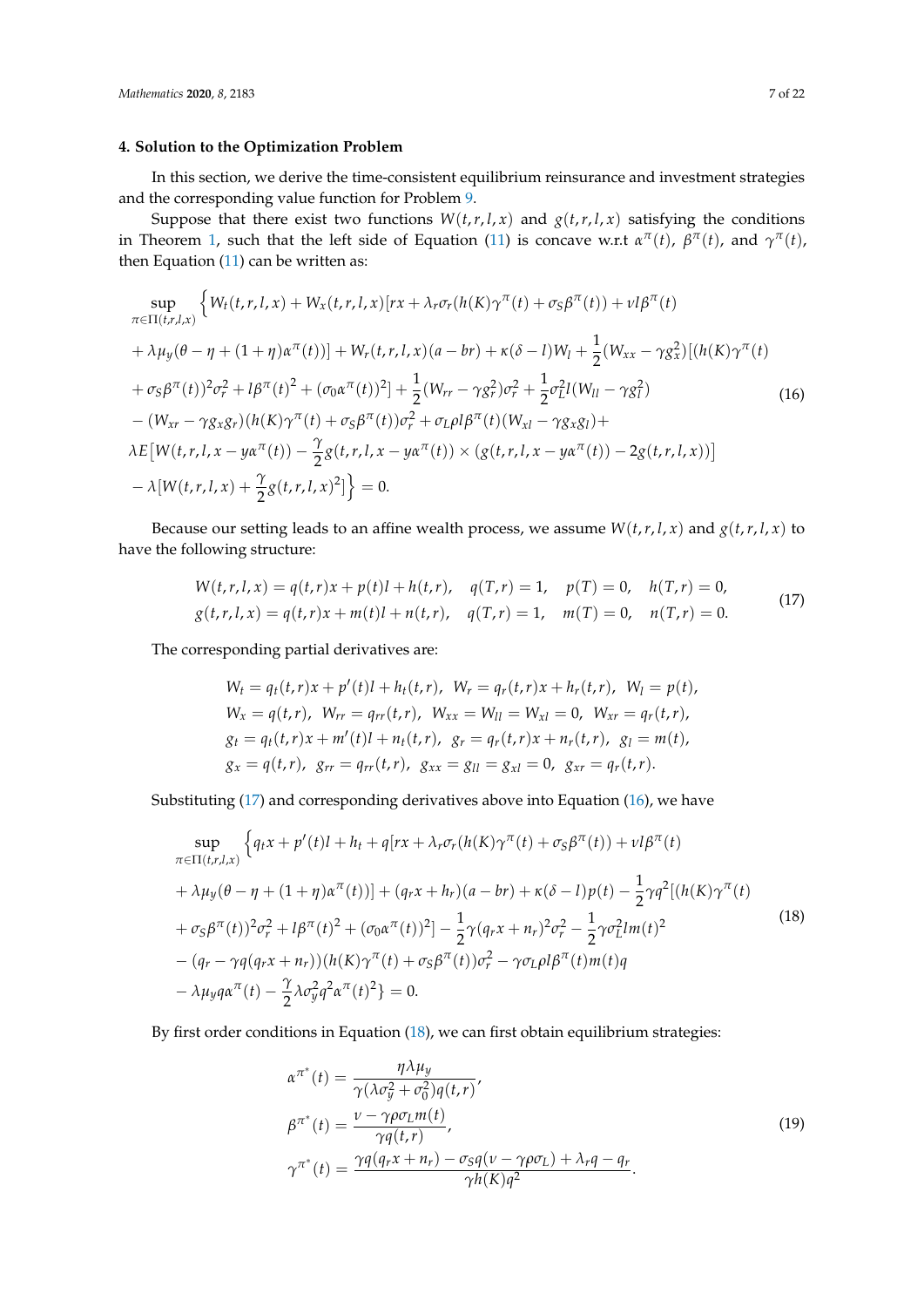Inserting [\(19\)](#page-6-4) into Equations [\(18\)](#page-6-3) and [\(13\)](#page-5-2), we can get:

<span id="page-7-0"></span>
$$
\[q_t + rq + [a - br + \lambda_r \sigma_r]q_r + \frac{1}{2}\sigma_r^2 q_{rr} - \sigma_r^2 \frac{q_r^2}{q}\]x +
$$
\n
$$
\[p'(t) - kp(t) - \frac{1}{2}\gamma \sigma_L^2 m(t)^2 + \frac{(\nu - \gamma \rho \sigma_L m(t))^2}{2\gamma}\]l + h_t + (a - br)h_r + \frac{1}{2}\sigma_r^2 h_{rr} +
$$
\n
$$
\frac{1}{2\gamma}\sigma_r^2 (\lambda_r - \frac{q_r}{q})^2 + \sigma_r n_r (\lambda_r - \frac{q_r}{q}) + k\delta p(t) + \lambda \mu_y (\theta - \eta)q + \frac{\lambda^2 \eta^2 \mu_y^2}{2\gamma (\lambda \sigma_y^2 + \sigma_0^2)} = 0
$$

and

$$
\[q_t + rq + [a - br + \lambda_r \sigma_r]q_r + \frac{1}{2}\sigma_r^2 q_{rr} - \sigma_r^2 \frac{q_r^2}{q}\]x +
$$
  

$$
\[m'(t) - (k + \rho \sigma_L \nu)m(t) + \frac{\nu^2}{\gamma}\]l + n_t + (a - br)n_r + \frac{1}{2}\sigma_r^2 n_{rr} +
$$
  

$$
\sigma_r(\lambda_r - \frac{q_r}{q})n_r + \frac{\sigma_r^2}{\gamma}(\lambda_r - \frac{q_r}{q})^2 + k\delta m(t) + \lambda\mu_y q(\theta - \eta) + \frac{\lambda^2 \eta^2 \mu_y^2}{\gamma(\lambda \sigma_y^2 + \sigma_0^2)} = 0
$$

After separating variables w.r.t. x and l, we can obtain the following equations:

$$
q_t + rq + [a - br + \lambda_r \sigma_r]q_r + \frac{1}{2}\sigma_r^2 q_{rr} - \sigma_r^2 \frac{q_r^2}{q} = 0,
$$
  
\n
$$
q(T, r) = 1,
$$
  
\n
$$
p'(t) - \kappa p(t) - \frac{1}{2}\gamma \sigma_L^2 m(t)^2 + \frac{(\nu - \gamma \rho \sigma_L m(t))^2}{2\gamma} = 0, \quad p(T) = 0,
$$
\n(21)

<span id="page-7-1"></span>
$$
h_t + (a - br)h_r + \frac{1}{2}\sigma_r^2 h_{rr} + \frac{1}{2\gamma}\sigma_r^2 (\lambda_r - \frac{q_r}{q})^2 + \sigma_r n_r (\lambda_r - \frac{q_r}{q}) + k\delta p(t)
$$
  
+  $\lambda \mu_y (\theta - \eta)q + \frac{\lambda \eta^2 \mu_y^2}{2\gamma (\lambda^2 \sigma_y^2 + \sigma_0^2)} = 0, \quad h(T, r) = 0,$  (22)

<span id="page-7-3"></span>
$$
m'(t) - (k + \rho \sigma_L \nu) m(t) + \frac{\nu^2}{\gamma} = 0, \quad m(T) = 0,
$$
\n(23)

$$
n_t + [a - br + \sigma_r(\lambda_r - \frac{q_r}{q})]n_r + \frac{1}{2}\sigma_r^2 n_{rr} + \frac{\sigma_r^2}{\gamma}(\lambda_r - \frac{q_r}{q})^2 + k\delta m(t)
$$
  
+  $\lambda \mu_y q(\theta - \eta) + \frac{\lambda \eta^2 \mu_y^2}{\gamma(\lambda^2 \sigma_y^2 + \sigma_0^2)} = 0, \quad n(T, r) = 0.$  (24)

In order to solve Equation [\(20\)](#page-7-0), we conjecture  $q(t,r) = e^{q_1(t) + q_2(t)r}$ . After plugging the structure into Equation [\(20\)](#page-7-0) and separating variables w.r.t *r*, we have:

<span id="page-7-6"></span><span id="page-7-5"></span><span id="page-7-4"></span><span id="page-7-2"></span>
$$
q'_1(t) + (a + \lambda_r \sigma_r)q_2(t) - \frac{1}{2}\sigma_r^2 q_2^2(t) = 0, \quad q_1(T) = 0,
$$
  

$$
q'_2(t) + 1 - bq_2(t) = 0, \quad q_2(T) = 0.
$$

Solving the two ODEs, we obtain:

$$
q_1(t) = \left(\frac{\sigma_r^2}{b^3} - \frac{a + \lambda_r \sigma_r}{b^2}\right)(1 - e^{b(t-T)}) - \frac{\sigma_r^2}{4b^3}(1 - e^{2b(t-T)}) + \left(\frac{a + \lambda_r \sigma_r}{b} - \frac{\sigma_r^2}{2b^2}\right)(T - t),\tag{25}
$$

$$
q_2(t) = \frac{1 - e^{b(t-T)}}{b},\tag{26}
$$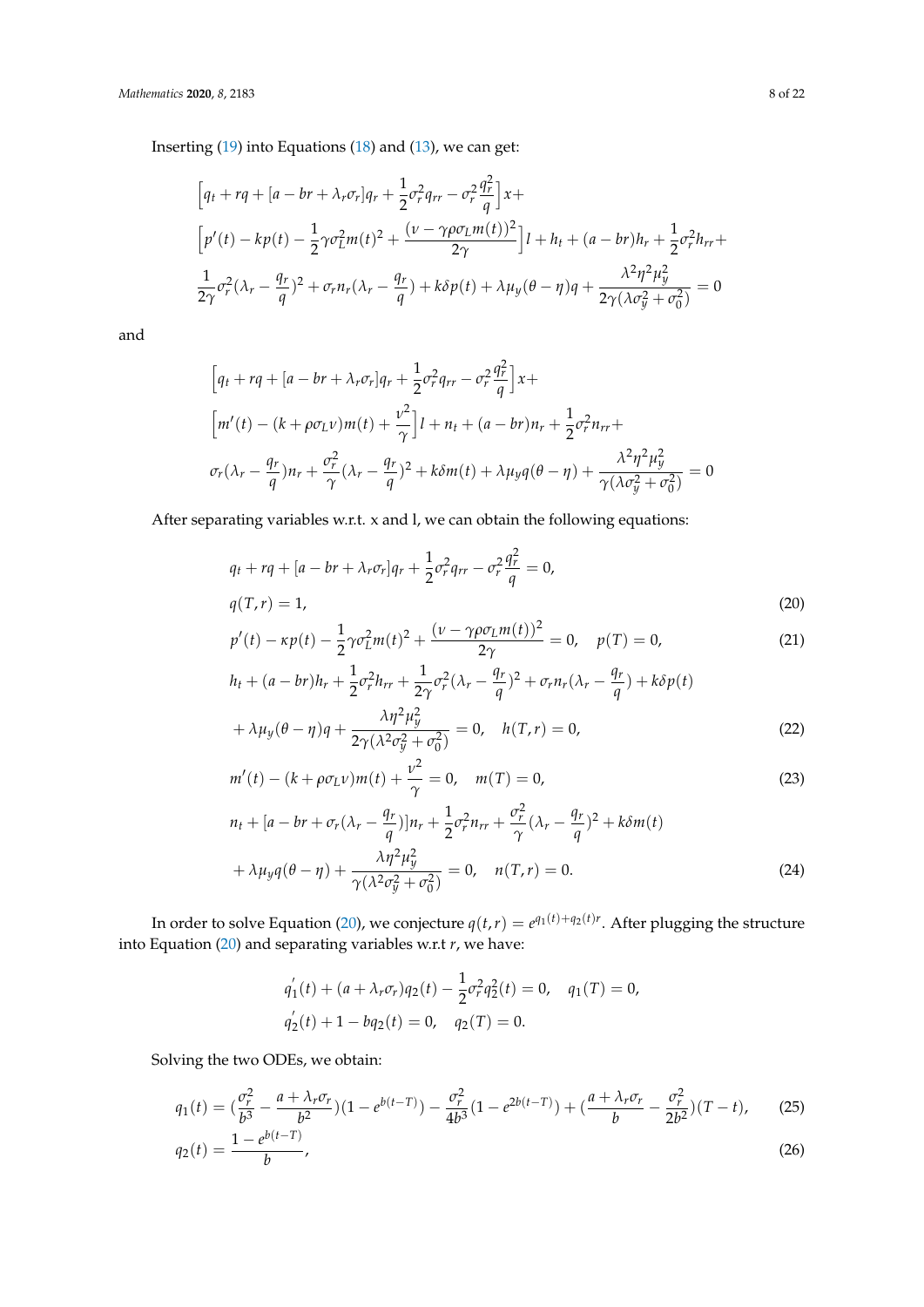Equations [\(21\)](#page-7-1) and [\(23\)](#page-7-2) are linear ODEs that can be solved directly; we have:

<span id="page-8-5"></span><span id="page-8-4"></span>
$$
m(t) = \begin{cases} \frac{\nu^2}{\gamma(\kappa + \rho\nu\sigma_L)} [1 - e^{-(\kappa + \rho\nu\sigma_L)(T - t)}], & \kappa + \rho\nu\sigma_L \neq 0, \\ \frac{\nu^2}{\gamma}(T - t), & \kappa + \rho\nu\sigma_L = 0, \end{cases}
$$
(27)

$$
p(t) = \frac{(\rho^2 - 1)\nu^4 \sigma_L^2}{2\gamma(\kappa + \rho\nu\sigma_L)^2(\kappa + 2\rho\nu\sigma_L)} \left( e^{-\kappa(T - t)} - e^{-2(\kappa + \rho\nu\sigma_L)(T - t)} \right) + \frac{\nu^2(\rho\kappa + \nu\sigma_L)}{\rho\gamma(\kappa + \rho\nu\sigma_L)^2} \left( e^{-\kappa(T - t)} - e^{-(\kappa + \rho\nu\sigma_L)(T - t)} \right) + \frac{\nu^2(\kappa^2 - \nu^2 \sigma_L^2)}{2\kappa\gamma(\kappa + \rho\nu\sigma_L)^2} \left( 1 - e^{-\kappa(T - t)} \right) \tag{28}
$$

The difficulty of solving the problem in closed form lies in Equations [\(22\)](#page-7-3) and [\(24\)](#page-7-4). Note that Equation [\(24\)](#page-7-4) is a non-homogeneous PDE due to the term  $\lambda \mu_y q(\theta - \eta)$ ; hence, it is difficult to conjecture the structure of solution like before. Here, we use the homogenization technique in PDE theory to solve Equation [\(24\)](#page-7-4). Equation [\(22\)](#page-7-3) can be solved then.

**Lemma 1.** *Suppose*  $\hat{n}(t,r)$  *and*  $\tilde{n}(t,r,\tau)$  *to be solutions of the following two equations:* 

<span id="page-8-1"></span>
$$
\begin{cases}\n\hat{n}_t + [a - br + \sigma_r(\lambda_r - q_2(t)]\hat{n}_r + \frac{1}{2}\sigma_r^2\hat{n}_{rr} + \frac{\sigma_r^2}{\gamma}(\lambda_r - q_2(t))^2 \\
+\frac{\lambda^2\eta^2\mu_y^2}{\gamma(\lambda\sigma_y^2 + \sigma_0^2)} + \kappa\delta m(t) = 0, \quad \hat{n}(T, r) = 0,\n\end{cases}
$$
\n(29)

<span id="page-8-2"></span>
$$
\begin{cases} \n\tilde{n}_t + [a - br + \sigma_r(\lambda_r - q_2(t))] \tilde{n}_r + \frac{1}{2} \sigma_r^2 \tilde{n}_{rr} = 0, \\
\tilde{n}(\tau, r; \tau) = \lambda \mu_y (\theta - \eta) q,\n\end{cases} \n(30)
$$

*then, the solution to Equation [\(24\)](#page-7-4) can be expressed as:*

<span id="page-8-0"></span>
$$
n(t,r) = \hat{n}(t,r) + \int_{t}^{T} \widetilde{n}(t,r;\tau) d\tau.
$$
 (31)

**Proof.** We prove that  $n(t, r)$ , as defined in Equation [\(31\)](#page-8-0), is the solution of Equation [\(24\)](#page-7-4). First, we get  $n(T,r) = \hat{n}(T,r) + \int_T^T \tilde{n}(T,r;\tau)d\tau = 0$ . Accordingly, it satisfies the boundary condition of Equation [\(24\)](#page-7-4).

<span id="page-8-3"></span>Secondly, according to Equation [\(31\)](#page-8-0), we have:

$$
n_t = \hat{n}_t - \tilde{n}(t, r; t) + \int_t^T \tilde{n}_t(t, r; \tau) d\tau,
$$
  
\n
$$
n_r = \hat{n}_r + \int_t^T \tilde{n}_r(t, r; \tau) d\tau, \quad n_{rr} = \hat{n}_{rr} + \int_t^T \tilde{n}_{rr}(t, r; \tau) d\tau.
$$
\n(32)

We define the following operator for any function  $\phi(t,r)$  for convenience:

$$
\nabla \phi(t,r) = [a - br + \sigma_r(\lambda_r - \frac{q_r}{q})] \phi_r + \frac{1}{2} \sigma_r^2 \phi_{rr}.
$$

Clearly, we have

$$
\nabla n(t,r) = \nabla \hat{n}(t,r) + \int_{t}^{T} \nabla \widetilde{n}(t,r;\tau) d\tau.
$$
 (33)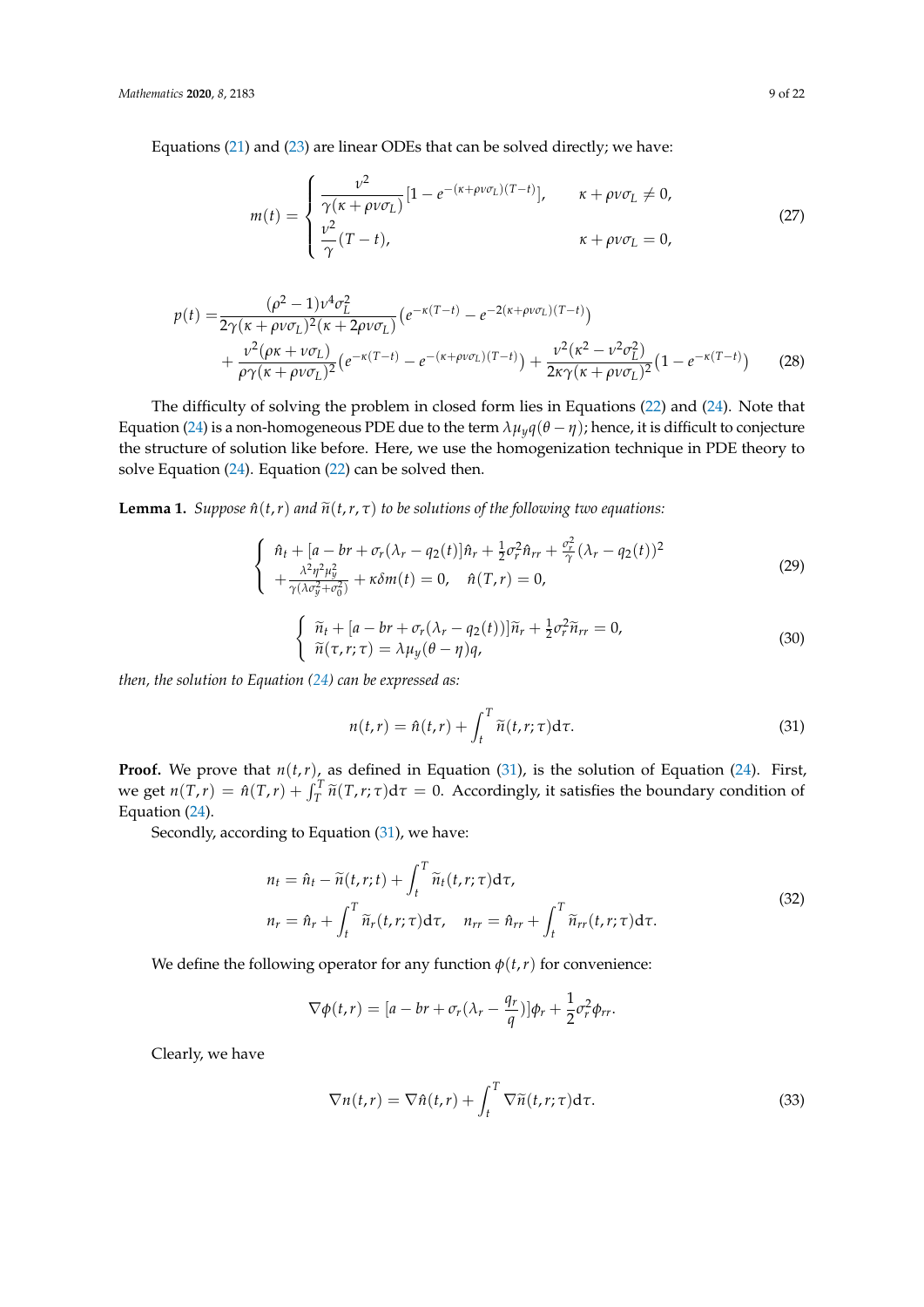Equations  $(29)$  and  $(30)$  can be rewritten as:

$$
\hat{n}_t + \nabla \hat{n}(t, r) + \frac{\sigma_r^2}{\gamma} (\lambda_r - q_2(t))^2 + \frac{\lambda^2 \eta^2 \mu_y^2}{\gamma (\lambda \sigma_y^2 + \sigma_0^2)} + \kappa \delta m(t) = 0, \quad \hat{n}(T, r) = 0,
$$
 (34)

$$
\widetilde{n}_t + \nabla \widetilde{n}(t, r; \tau) = 0, \quad \widetilde{n}(\tau, r; \tau) = \lambda \mu_y(\theta - \eta) e^{q_1(\tau) + q_2(\tau)r}.
$$
\n(35)

Using Equations [\(32\)](#page-8-3)–[\(35\)](#page-9-0), we have

<span id="page-9-0"></span>
$$
n_t + \nabla n(t,r) + \frac{\sigma_r^2}{\gamma} (\lambda_r - q_2(t))^2 + \frac{\lambda^2 \eta^2 \mu_y^2}{\gamma (\lambda \sigma_y^2 + \sigma_0^2)} + \kappa \delta m(t) + \lambda \mu_y (\theta - \eta) q
$$
  
=  $\hat{n}_t + \nabla \hat{n}(t,r) + \frac{\sigma_r^2}{\gamma} (\lambda_r - q_2(t))^2 + \frac{\lambda^2 \eta^2 \mu_y^2}{\gamma (\lambda \sigma_y^2 + \sigma_0^2)} + \kappa \delta m(t)$   
+  $\int_t^T (\tilde{n}_t(t,r;\tau) + \nabla \tilde{n}(t,r;\tau)) d\tau - \tilde{n}(t,r,t) + \lambda \mu_y (\theta - \eta) e^{q_1(t) + q_2(t)r} = 0.$ 

Note that  $\frac{q_r}{q} = q_2(t)$ ; this means that Equation [\(31\)](#page-8-0) is the solution of Equation [\(24\)](#page-7-4).

Now, we turn to solve Equations [\(29\)](#page-8-1) and [\(30\)](#page-8-2). We suppose that the solutions of Equations [\(29\)](#page-8-1) and [\(30\)](#page-8-2) have the following forms, respectively:

<span id="page-9-1"></span>
$$
\hat{n}(t,r) = n_1(t) + n_2(t)r, \quad \tilde{n}(t,r;\tau) = -e^{n_3(t;\tau) + n_4(t;\tau)r}, \tag{36}
$$

where boundary conditions are given by  $n_1(T) = n_2(T) = 0$ ,  $n_3(\tau; \tau) = \ln[\lambda \mu_y(\eta - \theta)] + q_1(\tau)$  and  $n_4(\tau;\tau) = q_2(\tau)$ . After substituting Equation [\(36\)](#page-9-1) into Equations [\(29\)](#page-8-1) and [\(30\)](#page-8-2), we can obtain the following ODEs:

$$
n'_1(t) + (a + \sigma_r(\lambda_r - q_2(t)))n_2(t) + \frac{\sigma_r^2}{\gamma}(\lambda_r - q_2(t))^2 + \frac{\lambda^2 \eta^2 \mu_y^2}{\gamma(\lambda \sigma_y^2 + \sigma_0^2)} + \kappa \delta m(t) = 0,
$$
  
\n
$$
n_1(T) = 0,
$$
  
\n
$$
n_2(t) - b n_2(t) = 0, \quad n_2(T) = 0,
$$
  
\n
$$
n'_3(t; \tau) + (a + \sigma_r(\lambda_r - q_2(t)))n_4(t; \tau) + \frac{1}{2}\sigma_r^2 n_4^2(t; \tau) = 0, \quad n_3(\tau; \tau) = \ln[\lambda \mu_y(\eta - \theta)] + q_1(\tau),
$$
  
\n
$$
n'_4(t; \tau) - b n_4(t; \tau) = 0, \quad n_4(\tau; \tau) = q_2(\tau).
$$

After solving the equations, we have:

$$
n_1(t) = \int_t^T \left[\frac{\sigma_r^2}{\gamma} (\lambda_r - q_2(s))^2 + \frac{\lambda^2 \eta^2 \mu_y^2}{\gamma (\lambda \sigma_y^2 + \sigma_0^2)} + \kappa \delta m(s)\right] ds,
$$
\n(37)

$$
n_2(t) = 0,\t\t(38)
$$

$$
n_3(t;\tau) = \ln \left[ \lambda \mu_y(\eta - \theta) \right] + q_1(\tau) - \int_t^{\tau} \left[ (a + \sigma_r(\lambda_r - q_2(s))) n_4(s;\tau) + \frac{1}{2} \sigma_r^2 n_4^2(s;\tau) \right] ds,\tag{39}
$$

$$
n_4(t; \tau) = q_2(\tau) e^{b(t-\tau)}.
$$
\n(40)

Now, by means of the lemma, we have:

<span id="page-9-5"></span><span id="page-9-4"></span><span id="page-9-3"></span><span id="page-9-2"></span>
$$
n(t,r) = n_1(t) + n_2(t)r - \int_t^T e^{n_3(t;\tau) + n_4(t;\tau)r} d\tau.
$$
 (41)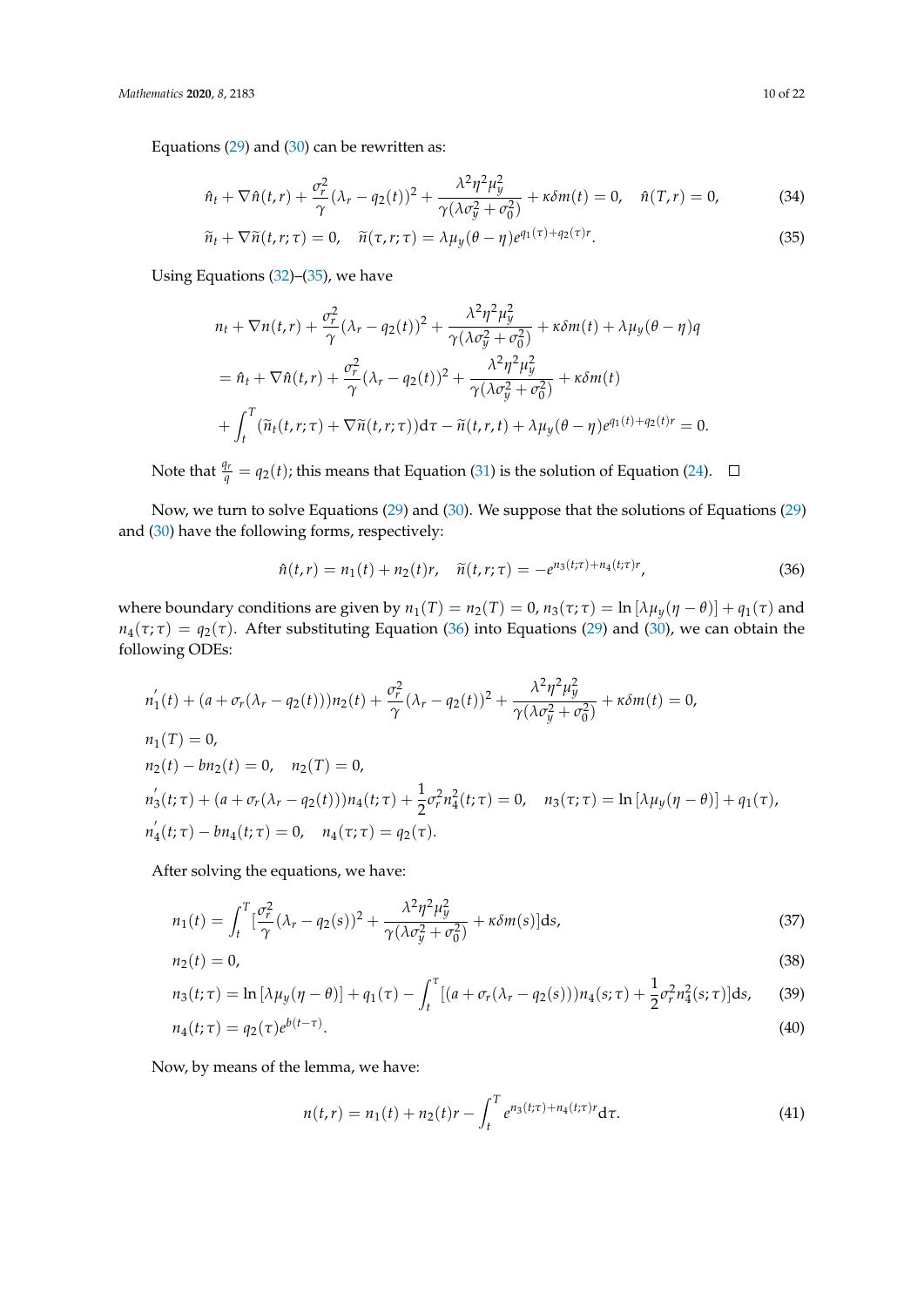Equation [\(22\)](#page-7-3) is also a non-homogeneous PDE with variable terms which cannot be solved directly. However, observing the structures of Equations [\(22\)](#page-7-3) and [\(24\)](#page-7-4), we have:

<span id="page-10-2"></span>
$$
h(t,r) = n(t,r) + \hat{h}(t,r),
$$
\n(42)

where  $\hat{h}(t,r)$  satisfies:

$$
\hat{h}_t + (a - br)\hat{h}_r + \frac{1}{2}\sigma_r^2 \hat{h}_{rr} - \frac{\lambda^2 \eta^2 \mu_y^2}{2\gamma(\lambda \sigma_y^2 + \sigma_0^2)} + \kappa \delta(p(t) - m(t))
$$

$$
-\frac{1}{2\gamma}\sigma_r^2 (\lambda_r - q_2(t))^2 = 0, \quad h(T, r) = 0.
$$

We conjecture  $\hat{h}(t,r) = h_1(t) + h_2(t)r$  and, thus, have the following equations:

$$
h'_1(t) + ah_2(t) - \frac{\lambda^2 \eta^2 \mu_y^2}{2\gamma(\lambda \sigma_y^2 + \sigma_0^2)} + \kappa \delta(p(t) - m(t)) - \frac{\sigma_r^2}{2\gamma}(\lambda_r - q_2(t))^2 = 0, \quad h_1(T) = 0,
$$
  

$$
h'_2(t) - bh_2(t) = 0, \quad h_2(T) = 0.
$$

Solving these two equations, we have:

$$
h_2(t) = 0,
$$
\n
$$
h_1(t) = -\frac{\sigma_r^2}{2\gamma} \int_t^T (\lambda_r - q_2(s))^2 ds + \kappa \delta \int_t^T (p(s) - m(s)) ds - \frac{\lambda^2 \eta^2 \mu_y^2}{2\gamma (\lambda \sigma_y^2 + \sigma_0^2)} (T - t).
$$
\n(44)

Before giving Theorem [2,](#page-11-0) we give the following lemma, which will be used in the proof of Theorem [2.](#page-11-0)

<span id="page-10-3"></span>**Lemma 2.** *if*  $r(t)$  *satisfies Equation [\(1\)](#page-2-1), then, for any*  $p > 0$ *,, we have:* 

<span id="page-10-4"></span><span id="page-10-0"></span>
$$
E \sup_{0 \le t \le T} e^{p|r(t)|} < +\infty,\tag{45}
$$

*if*  $L(t)$  *satisfies Equation [\(6\)](#page-3-1), then, for any*  $\zeta \geq 1$ *,, we have:* 

<span id="page-10-1"></span>
$$
E \sup_{0 \le t \le T} |L(t)|^{\zeta} < +\infty. \tag{46}
$$

**Proof.** The first inequality [\(45\)](#page-10-0) is the same as Lemma 4.1 of Wei et al. (2017) [\[31\]](#page-21-3). For [\(46\)](#page-10-1), notice

$$
\kappa^2(\delta - L)^2 < K_1(1 + L^2), \ \sigma_L^2 L < K_1(1 + L^2),
$$

holds for some constant *K*1, the linear growth condition of Theorem 4.4 in Mao (2007) [\[32\]](#page-21-4) is satisfied, then we can prove [\(46\)](#page-10-1) in the case  $\zeta \geq 2$ . The case of  $1 \leq \zeta < 2$  can be verified using the result of second order momentum since we have:

$$
E|L(t)|^{\zeta} < [E|L(t)|^2]^{\frac{\zeta}{2}},
$$

by Hölder inequality.  $\square$ 

By Theorem [1,](#page-5-0) the derivation above can be summarized as the following theorem: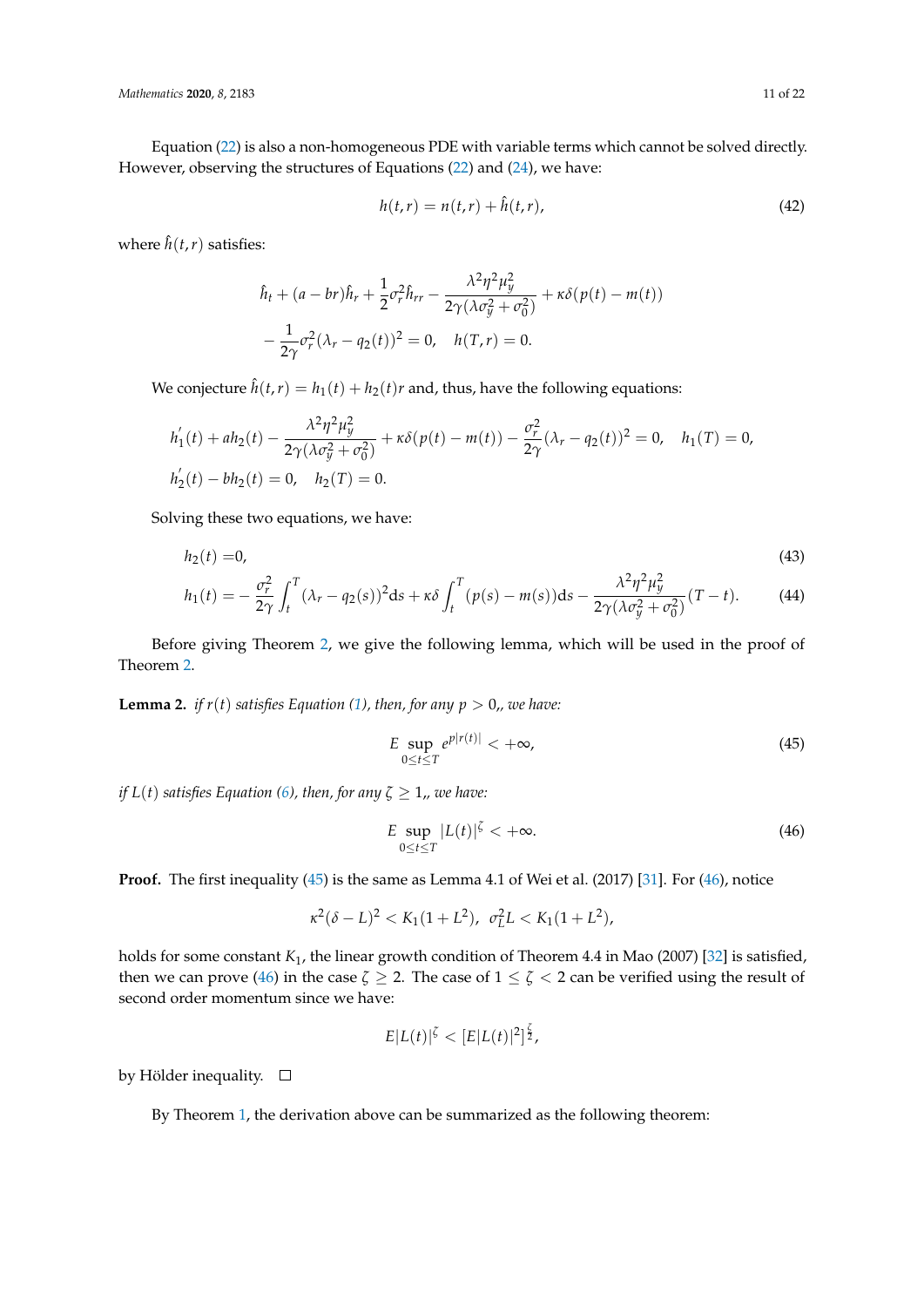<span id="page-11-0"></span>**Theorem 2.** *For Problem [\(9\)](#page-4-1), the time-consistent reinsurance and investment strategies for the insurer are given by:*

$$
\alpha^{\pi*}(t) = \frac{\eta \lambda \mu_y}{\gamma (\lambda \sigma_y^2 + \sigma_0^2)} e^{-q_1(t) - q_2(t)r},
$$
\n(47)

$$
\beta^{\pi^*}(t) = \frac{\nu - \gamma \rho \sigma_L m(t)}{\gamma} e^{-q_1(t) - q_2(t)r},
$$
\n(48)

$$
\gamma^{\pi*}(t) = \frac{q_2(t)X^{\pi*}(t)}{h(K)} + \frac{\lambda_r + \gamma n_r - q_2(t)}{\gamma h(K)} e^{-q_1(t) - q_2(t)r} - \frac{\sigma_S(\nu - \gamma \rho \sigma_L m(t))}{\gamma h(K)} e^{-q_1(t) - q_2(t)r}, \tag{49}
$$

where  $n_r=-\int_t^T n_4(t,\tau)e^{n_3(t,\tau)+n_4(t,\tau)r}d\tau$  and  $m(t)$  is given by Equation [\(27\)](#page-8-4). The equilibrium value function *and expectation of the terminal value are as follows:*

<span id="page-11-4"></span><span id="page-11-3"></span><span id="page-11-2"></span><span id="page-11-1"></span>
$$
V(t,r,l,x) = e^{q_1(t) + q_2(t)r}x + p(t)l + h(t,r),
$$
\n(50)

$$
E_{t,r,l,x}[X^{\pi*}] = e^{q_1(t)+q_2(t)r}x + m(t)l + n(t,r),
$$
\n(51)

where  $q_1(t)$ ,  $q_2(t)$ ,  $p(t)$ ,  $n(t,r)$ , and  $h(t,r)$  are given by Equation [\(25\)](#page-7-5), Equation [\(26\)](#page-7-6), Equation [\(28\)](#page-8-5), *Equation [\(41\)](#page-9-2), and Equation [\(42\)](#page-10-2), respectively.*

Proof. We need to verify that the optimal strategy we get belongs to the set of admissible strategies and function  $W(t, r, l, x)$  and  $g(t, r, l, x)$  satisfy the condition of Theorem [1.](#page-5-0) In this proof, for notation convenience, all of the conditional expectations we need to take at time  $t \in [0, T]$  are taken at time 0 without a loss of generality.

Inserting Equations  $(47)$ – $(49)$  into Equation  $(7)$ , we have:

$$
dX^{\pi*}(t) = I_1(t)X^{\pi*}(t)dt + I_2(t)dt + I_3(t)dW_r(t) + I_4(t)dW_S(t) + I_5(t)dW_0(t)
$$
  

$$
- I_6(t)d\sum_{i=1}^{N(t)} Y_i
$$
 (52)

where

$$
I_1(t) = q_2(t) + r(t),
$$
\n(53)

$$
I_2(t) = \lambda_r \sigma_r \frac{\lambda_r + \gamma n_r - q_2(t)}{\gamma} e^{-q_1(t) - q_2(t)r(t)} + \nu L(t) \frac{(\nu - \gamma \rho \sigma_L m(t))}{\gamma} e^{-q_1(t) - q_2(t)r(t)},
$$
(54)

$$
I_3(t) = \frac{\lambda_r + \gamma n_r - q_2(t)}{\gamma} e^{-q_1(t) - q_2(t)r(t)},
$$
\n(55)

$$
I_4(t) = \frac{(\nu - \gamma \rho \sigma_L m(t))}{\gamma} e^{-q_1(t) - q_2(t)r(t)} \sqrt{L(t)},
$$
\n(56)

$$
I_5(t) = \frac{\sigma_0 \eta \lambda \mu_y}{\gamma (\lambda \sigma_y^2 + \sigma_0^2)} e^{-q_1(t) - q_2(t)r(t)},
$$
\n
$$
(57)
$$

$$
I_6(t) = \frac{\eta \lambda \mu_y}{\gamma (\lambda \sigma_y^2 + \sigma_0^2)} e^{-q_1(t) - q_2(t)r(t)},
$$
\n(58)

(1) Definition [1](#page-4-2) can be verified once we have:

$$
E\int_0^T |I_i(t)|^2 dt < +\infty, i = 3, ..., 6,
$$
\n(59)

and

$$
E\int_0^T |I_j(t)|dt < +\infty, j = 1, 2.
$$
\n(60)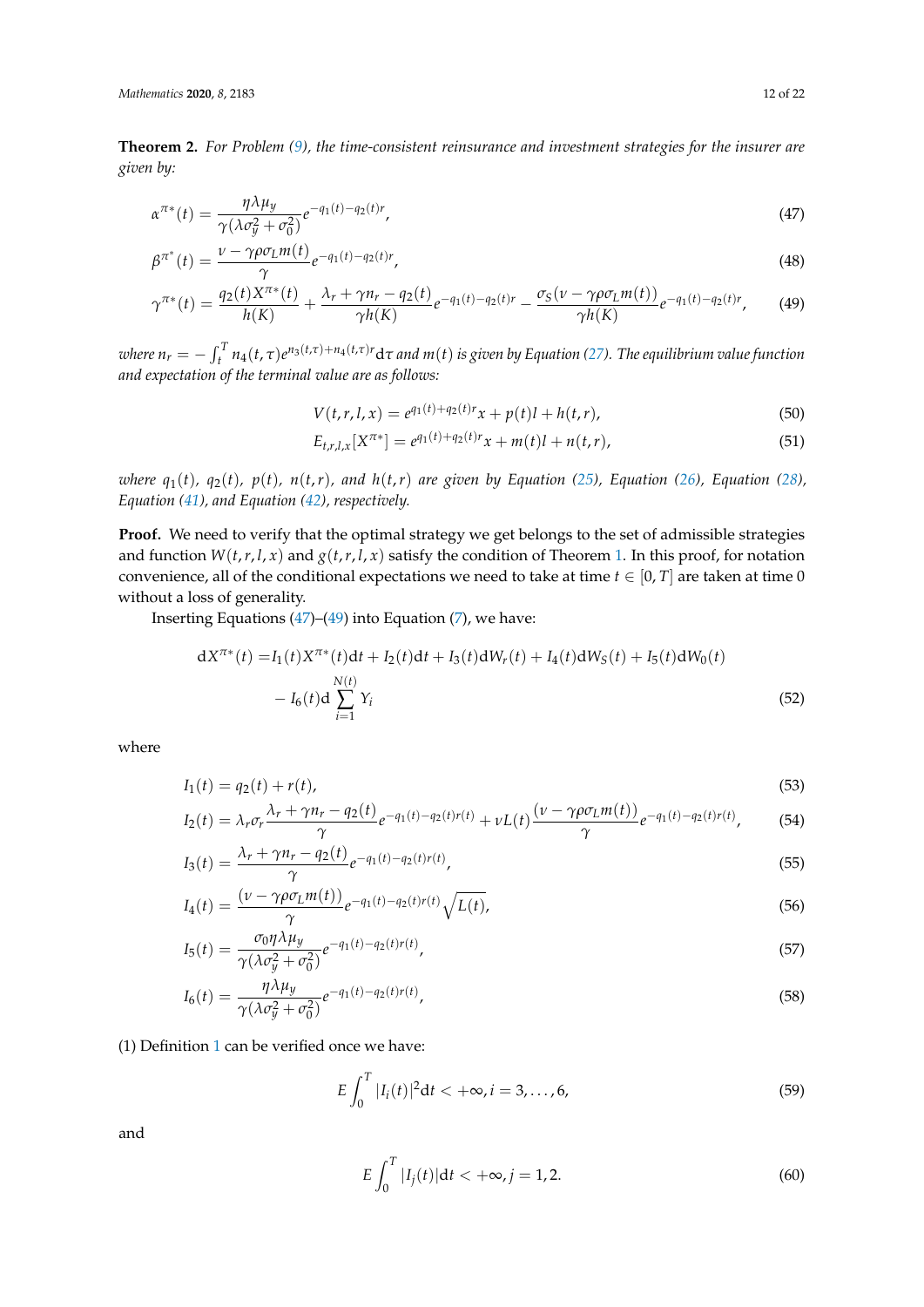In fact, we have a stronger conclusion, that is, for arbitrary  $\zeta \geq 1$ , we have:

<span id="page-12-0"></span>
$$
E\int_0^T |I_i(t)|^{\zeta} dt < +\infty, i = 1, 2, ..., 6.
$$
 (61)

We take  $E \int_0^T |I_2(t)|^{\zeta} dt < +\infty$  as an example. The rest can be proved similarly. Notice that  $m(t)$ ,  $q_1(t)$ ,  $q_2(t)$ ,  $n_3(t, \tau)$ , and  $n_4(t, \tau)$  are all bounded continuous functions. By fundamental inequality, there exists  $C_0$ ,  $C_1 > 0$ , such that:

$$
E\int_0^T |I_2(t)|^{\zeta} dt < C_0 E \int_0^T e^{C_1 |r(t)|} dt + C_0 E \int_0^T e^{C_1 |r(t)|} L(t)^{\zeta} dt \tag{62}
$$

$$
\langle C_0 E \int_0^T (e^{C_1 |r(t)|} + e^{2C_1 |r(t)|} + L(t)^2) \mathrm{d}t \tag{63}
$$

$$
< 2C_0TE \sup_{0 \le t \le T} e^{2C_1|r(t)|} + TE \sup_{0 \le t \le T} L(t)^2 < +\infty,
$$
 (64)

where the last inequality is due to [\(45\)](#page-10-0) and [\(46\)](#page-10-1) in Lemma [2.](#page-10-3)

Because  $\alpha^{\pi*}(t) \geq 0$ , (2) in Definition [1](#page-4-2) also holds. Hence, we have verified that the equilibrium strategy we get belongs to the set of admissible strategies.

Now, we turn to prove the condition in Theorem [1.](#page-5-0) We have:

$$
X^{\pi*}(t) = e^{\int_0^t I_1(s)ds} x_0 + \int_0^t I_2(s)e^{\int_s^t I_1(u)du} ds + \int_0^t I_3(s)e^{\int_s^t I_1(u)du} dW_r(s)
$$
  
+ 
$$
\int_0^t I_4(s)e^{\int_s^t I_1(u)du} dW_S(s) + \int_0^t I_5(s)e^{\int_s^t I_1(u)du} dW_0(s) - \int_0^t I_6(s)d\sum_{i=1}^{N(s)} Y_i
$$
(65)

Because  $q_1(t)$ ,  $q_2(t)$  are bounded in [0, *T*], by Lemma [2,](#page-10-3) we have:

<span id="page-12-2"></span><span id="page-12-1"></span>
$$
E e^{p \int_0^T |I_1(s)| ds} < +\infty, \qquad E \sup_{0 \le t \le T} I_6(t)^p < +\infty,
$$
 (66)

holds for arbitrary  $p > 0$ . By [\(61\)](#page-12-0), [\(66\)](#page-12-1), the existence of high order momentum of  $Y_i$ , we can use Cauchy-Schwarz inequality and Burkholder-Davis-Gundy Inequality to prove the following inequality for arbitrary  $\zeta \geq 1$ :

$$
E \sup_{0 \le t \le T} |X^{\pi*}(t)|^{\zeta} \le C_0 + C_0 E \big( \int_0^T |I_2(s)| e^{\int_s^T |I_1(u)| du} ds \big)^{\zeta} + C_0 E \big( \sup_{0 \le t \le T} \int_0^t I_3(s) e^{\int_s^t I_1(u) du} dW_r(s) \big)^{\zeta}
$$
  
+  $C_0 E \big( \sup_{0 \le t \le T} \int_0^t I_4(s) e^{\int_s^t I_1(u) du} dW_S(s) \big)^{\zeta} + C_0 E \big( \sup_{0 \le t \le T} \int_0^t I_5(s) e^{\int_s^t I_1(u) du} dW_0(s) \big)^{\zeta}$   
+  $C_0 E \big( \int_0^T I_6(s) d \sum_{i=1}^{N(s)} Y_i \big)^{\zeta} \le C_0 + C_1 E \big( \int_0^T |I_2(s)|^{2\zeta} ds + \int_0^T e^{2\zeta \int_0^T |I_1(u)| du} ds \big)$   
+  $C_1 \sum_{i=3}^5 E \big( \int_0^T |I_i(s)|^{2} e^{2 \int_0^T |I_1(u)| du} ds \big)^{\zeta/2} + C_1 E \sup_{0 \le t \le T} I_6(t)^{\zeta}$   
<  $C_2 + C_2 \sum_{i=3}^5 E \big( \int_0^T |I_i(s)|^{2\zeta} ds + e^{2\zeta \int_0^T |I_1(u)| du} \big) < +\infty,$  (67)

where  $C_0$ ,  $C_1$ ,  $C_2$  are some positive constants.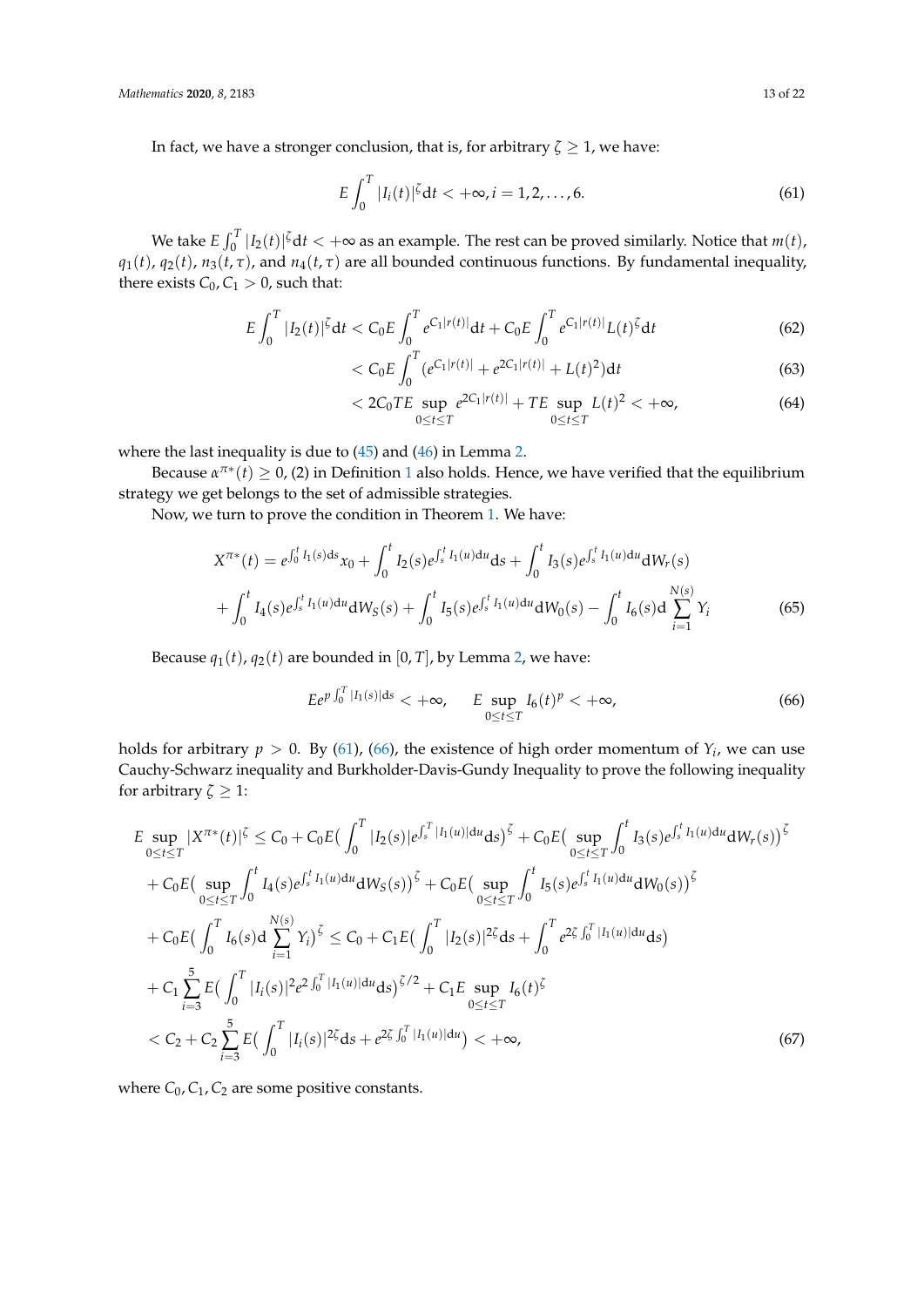Now, we prove that the  $W(t, r, l, x)$  and  $g(t, r, l, x)$  we get satisfy the condition in Theorem [1.](#page-5-0) Clearly,  $W(t,r,l,x)$  and  $g(t,r,l,x)$  belong to  $C^{1,2,2,2}(\mathcal{Q})$ , we just need to verify the integrability condition. We prove:

<span id="page-13-0"></span>
$$
E\int_0^T g_x(t, r(t), L(t), X^{\pi*}(t))^2 [\sigma_S \beta^{\pi*}(t) + h(K)\gamma^{\pi*}(t)]^2 dt < +\infty.
$$
 (68)

In fact,

$$
E\int_0^T [\sigma_S \beta^{\pi*}(t) + h(K)\gamma^{\pi*}(t)]^4 dt = \int_0^T [q_2(t)X^{\pi*}(t) + \frac{\lambda_r + \gamma n_r - q_2(t)}{\gamma} e^{-q_1(t) - q_2(t)r}]^4 dt
$$
  
\n
$$
\leq C_3 E \int_0^T [e^{C_4|r(t)|} + X^{\pi*}(t)^4] dt < +\infty,
$$

and, thanks to the affine structure value function, we have:

$$
E\int_0^T g_x(t, r(t), L(t), X^{\pi*}(t))^4 dt = E\int_0^T e^{4q_1(t) + 4q_2(t)r(t)} dt < C_5 E \int_0^T e^{C_6|r(t)|} dt < +\infty,
$$
 (69)

where  $C_3$ ,  $C_4$ ,  $C_5$ ,  $C_6$  are some positive constants. Subsequently, by fundamental inequality, [\(68\)](#page-13-0) is proved. The other integrability conditions in Theorem [1](#page-5-0) can be proved similarly by using [\(67\)](#page-12-2) and Lemma [2;](#page-10-3) we omit them here. Thus, we have verified the condition of Theorem [1.](#page-5-0) Additionally, Theorem [2](#page-11-0) is also proved.  $\Box$ 

**Remark 1.** *According to Theorem [2,](#page-11-0) the variance of the terminal value is:*

$$
Var_{t,r,l,x}[X^{\pi*}] = \frac{2}{\gamma}(E_{t,r,l,x}[X^{\pi*}] - V(t,r,l,x)) = \frac{2}{\gamma^2}((\gamma m(t) - \gamma p(t))l - \gamma h_1(t)),
$$
 (70)

*where*  $\gamma m(t)$ *,*  $\gamma p(t)$ *,*  $\gamma h_1(t)$  *are independent of*  $\gamma$ *, so we have:* 

<span id="page-13-1"></span>
$$
\frac{1}{\gamma} = \sqrt{\frac{Var_{t,r,l,x}[X^{\pi*}]}{2[(\gamma m(t) - \gamma p(t))l - \gamma h_1(t)]}}.
$$
\n(71)

*Using Equations [\(41\)](#page-9-2)* and [\(51\)](#page-11-3), notice that  $\gamma n_1(t)$  is also independent of  $\gamma$ , we can obtain the efficient *frontier:*

$$
E_{t,r,l,x}[X^{\pi*}] = e^{q_1(t) + q_2(t)r}x - \int_t^T e^{n_3(t)\tau} + \sqrt{\frac{Var_{t,r,l,x}[X^{\pi*}]}{2[(\gamma m(t) - \gamma p(t))] - \gamma h_1(t)]}} (\gamma m(t) + \gamma n_1(t)),
$$
\n(72)

where  $h_1(t)$ ,  $n_1(t)$ ,  $n_3(t; \tau)$  and  $n_4(t; \tau)$  are given by Equation [\(44\)](#page-10-4), Equation [\(37\)](#page-9-3), Equation [\(39\)](#page-9-4), and *Equation [\(40\)](#page-9-5), respectively.*

**Remark 2.** *In this model,insurance risk exposure α π*∗ (*t*) *is not a deterministic function of time t. It is a stochastic process, depending on r*(*t*)*. α π*∗ (*t*) *also depends on the parameters from insurer's surplus process and α π*∗ (*t*) > 0 *always holds.*

**Remark 3.** *β π*∗ (*t*) *also depends on r*(*t*)*. However, it does not depend on L*(*t*) *and X π*∗ (*t*)*, which is in line with Björk et al. (2017) [\[16\]](#page-20-15), Li et al. (2012) [\[23\]](#page-20-22) et al. Moreover, simple computation shows that*  $\beta^{\pi*}(t) > 0$ *always holds here. γ π*∗ (*t*) *depends on all of the parameters, except δ. Moreover, it depends on both r*(*t*) *and wealth process X π*∗ (*t*)*. In fact, bonds in the stochastic interest rate model take the similar role with a risk free*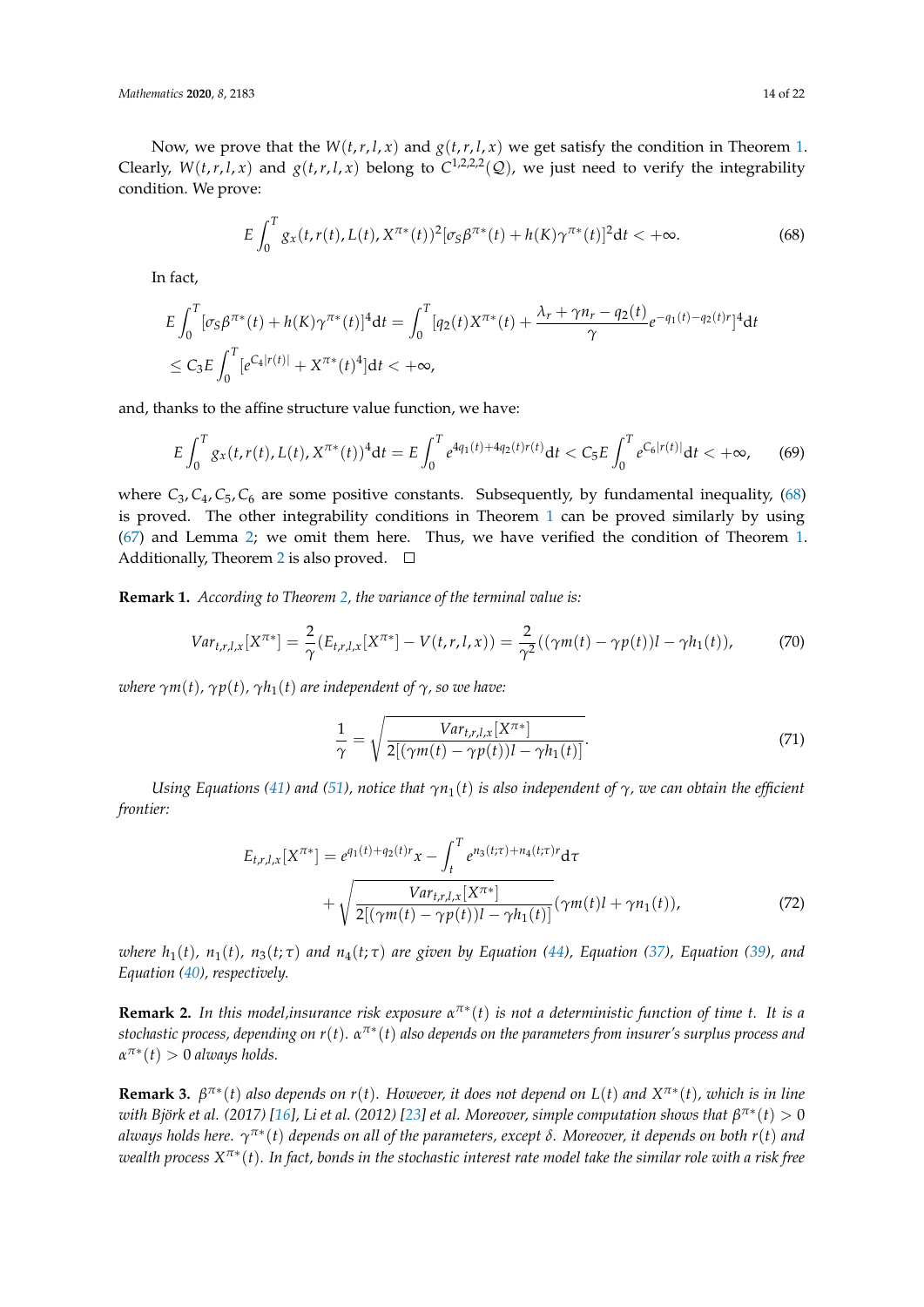*asset in the constant interest rate model. While, in the constant interest rate case, the amount invested in risk free asset always depends on the wealth process. It's natural*  $\gamma^{\pi*}(t)$  *also depends on*  $X^{\pi*}(t)$  *here.* 

**Remark 4.** *We can see that, in our model, the efficient frontier depends on both the interest rate r*(*t*) *and current wealth X π*∗ (*t*)*. However, efficient frontier in mean-standard deviation plane is still a straight line for a given time. In Equation [\(72\)](#page-13-1)*,  $\cdot$ (*t*)  $\frac{\gamma m(t)\mu + \gamma n_1(t)}{2[(\gamma m(t)-\gamma p(t))l-\gamma h_1(t)]}$  is the market risk of the portfolios, it is related with interest *rate risk and volatility risk.*

**Remark 5.** *This model also includes several special cases, for example, the model with stochastic volatility and constant interest rate, see Li et al.* (2012) [\[23\]](#page-20-22). If  $\sigma_0 = 0$ , then the insurance model reduces to the case of the *classical C-L model, and, when λ* = 0*, the insurance model can be seen as Brownian motion approximation.*

**Remark 6.** When  $\alpha^{\pi*}(t) \equiv 1$ , the problem becomes an investment-only problem. In this case, the equilibrium *investment strategy of stock and bond are the same as in [\(48\)](#page-11-4) and [\(49\)](#page-11-2). However, the value function will decrease in this case.*

#### <span id="page-14-0"></span>**5. Sensitivity Analysis**

In this section, we present some numerical studies on the effects of model parameters on the time-consistent reinsurance-investment strategy. Throughout numerical analysis, the parameters of stochastic interest rate and stochastic volatility are referred to by Escobar et al. (2017) [\[33\]](#page-21-5), who calibrated the Heston-Vasicek model while using real market data. The parameters of insurance model are mainly referred to by Zeng and Li (2013) [\[18\]](#page-20-17). Unless otherwise stated, the basic parameters are given by  $a = 0.0125$ ,  $b = 0.266$ ,  $\sigma_r = 0.013$ ,  $\lambda_r = 0.689$ ,  $\sigma_s = -0.096$ ,  $\kappa = 2.115$ ,  $\delta = 0.051$ ,  $\sigma_l = 0.051$  $0.505, ν = 2.234, ρ = −0.514, γ = 1, λ = 0.4, θ = 0.2, η = 0.4, μ<sub>γ</sub> = 0.6, σ<sub>γ</sub> = 0.4, σ<sub>0</sub> = 0.5, K = 0.5, Ω = 0.5, θ = 0.5, θ = 0.5, θ = 0.5, θ = 0.5, θ = 0.5, θ = 0.5, θ = 0.5, θ = 0.5, θ = 0.5, θ = 0.5, θ = 0.5, θ = 0.5, θ = 0.5, θ =$  $20, X(0) = 5, r_0 = 0.05, l_0 = 0.03.$ 

<span id="page-14-1"></span>Because the time-consistent strategy  $\pi^*(t) = (\beta^{\pi^*}(t), \gamma^{\pi^*}(t), \alpha^{\pi^*}(t))$  depends on  $r(t)$  and  $X(t)$ , they are not deterministic. We use the 1000 times Monte Carlo simulation in order to calculate the mean reinsurance and investment strategies. Both equilibrium investment in bond and stock will increase first and then decrease, as can be seen from Figure [1.](#page-14-1) When compared with stock, bond investment decreases more sharply. The equilibrium insurance risk exposure also increases steadily, which is in accordance with the case of deterministic interest rate.



**Figure 1.** Time consistent reinsurance and investment strategy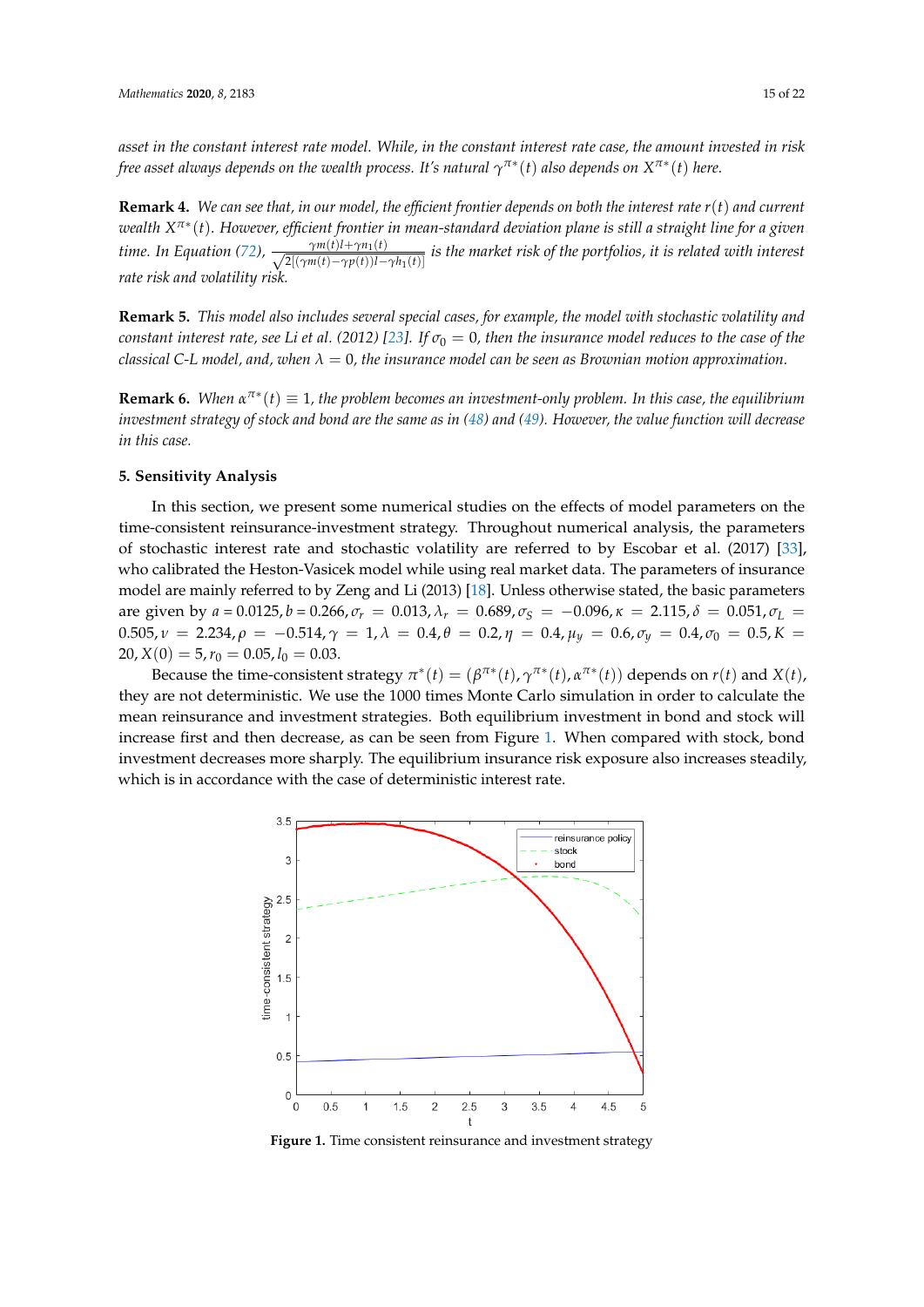First, we discuss the effects of two basic parameters:  $\gamma$  and  $r_0$  on the equilibrium reinsurance and investment strategy. By taking derivatives, we have  $\frac{\partial \alpha^{\pi*}(t)}{\partial \gamma} = -\frac{\alpha^{\pi*}(t)}{\gamma} < 0$ ,  $\frac{\partial \beta^{\pi*}(t)}{\partial \gamma} = -\frac{\beta^{\pi*}(t)}{\gamma} < 0$ . This means that, as *γ* increases, equilibrium investment in stock and insurance risk exposure will decrease. It is natural because the insurer will buy more reinsurance and buy less stock when they become more risk averse. Figure [2](#page-15-0) displays the effects of  $\gamma$  and  $r_0$  on equilibrium strategy at time 0. We can find that bond investment will increase as *γ* increases, partly because they are a safer asset when compared with stock. Additionally, we have  $\frac{\partial \alpha^{\pi *} (0)}{\partial r_0}$  $\frac{\pi*(0)}{\theta r_0} = -q_2(0) \alpha^{\pi*(0)} < 0, \frac{\partial \beta^{\pi*(0)}}{\partial r_0}$  $\frac{\partial \tilde{r}(0)}{\partial r_0} = -q_2(0)\beta^{\pi*}(0) < 0,$ which is shown in Figure [2.](#page-15-0) In Figure [2,](#page-15-0) we can see that  $\gamma^{\pi*}(0)$  increases as  $r_0$  increases. This means that, as  $r_0$  increases, the insurer will prefer risk free asset and bond to stock.

<span id="page-15-0"></span>

**Figure 2.** Effects of  $\gamma$  and  $r_0$  on equilibrium reinsurance and investment strategy (time 0).

Second, we discuss how insurance parameters affect the equilibrium reinsurance strategy. From the expression of  $\alpha^{\pi*}(t)$  in Equation [\(47\)](#page-11-1), we have  $\frac{\partial \alpha^{\pi*}(t)}{\partial u_u}$  $\frac{\partial \alpha^{\pi*}(t)}{\partial \mu_y} > 0$ ,  $\frac{\partial \alpha^{\pi*}(t)}{\partial \sigma_y}$  $\frac{d^{7*}(t)}{d\sigma_y}$  < 0,  $\frac{d\alpha^{7*}(t)}{d\eta}$  > 0, and *∂απ*<sup>∗</sup> (*t*)  $\frac{\partial u}{\partial \sigma_0}$  < 0. Accordingly, the insurance risk exposure of insurer will become larger as  $\mu_y$  becomes larger; this is because they can get more income from premium as  $\mu_y$  increases. However,  $\alpha^{\pi*}(t)$  will decrease when  $\sigma_y$  or  $\sigma_0$  increases.  $\sigma_y$  and  $\sigma_0$  are the volatility of insurance risk. When they become larger, the insurer tends more to reinsurance and transfers the risk to the reinsurer. *η* is the safety loading of reinsurer, when *η* increases, the reinsurance becomes more expensive for the insurer, so they will buy less reinsurance.

Subsequently, we discuss the effects of stock model parameters on *β π*∗ (*t*). From the expression of  $\beta^{\pi*}(t)$ , we have:

$$
\frac{\partial \beta^{\pi*}(t)}{\partial \kappa} = \frac{-\rho \sigma_L v^2}{\gamma(\kappa + \rho v \sigma_L)^2} \left\{ e^{-(\kappa + \rho v \sigma_L)(T-t)} \left[ (\kappa + \rho v \sigma_L)(T-t) + 1 \right] - 1 \right\} e^{-q_1(t) - q_2(t) r(t)}
$$

 $\beta$  Because  $e^{-(\kappa + \rho\nu\sigma_L)(T-t)}[(\kappa + \rho\nu\sigma_L)(T-t)+1] < 1$  always holds when  $\kappa + \rho\nu\sigma_L \neq 0$ , we conclude that: when  $\rho > 0$ ,  $\frac{\partial \beta^{\pi*}(t)}{\partial \kappa} > 0$ ; when  $\rho = 0$ ,  $\frac{\partial \beta^{\pi*}(t)}{\partial \kappa} = 0$ ; when  $\rho < 0$ ,  $\frac{\partial \beta^{\pi*}(t)}{\partial \kappa} < 0$ . The relations between parameters  $\sigma_L$ , *v*, and  $\beta^{\pi*}(t)$  are complicated. We give numerical examples in Figure [3;](#page-16-1) we find that using basic parameters in the paper,  $\beta^{\pi*}(t)$  has a positive relation with both  $\sigma_L$  and  $\nu$ .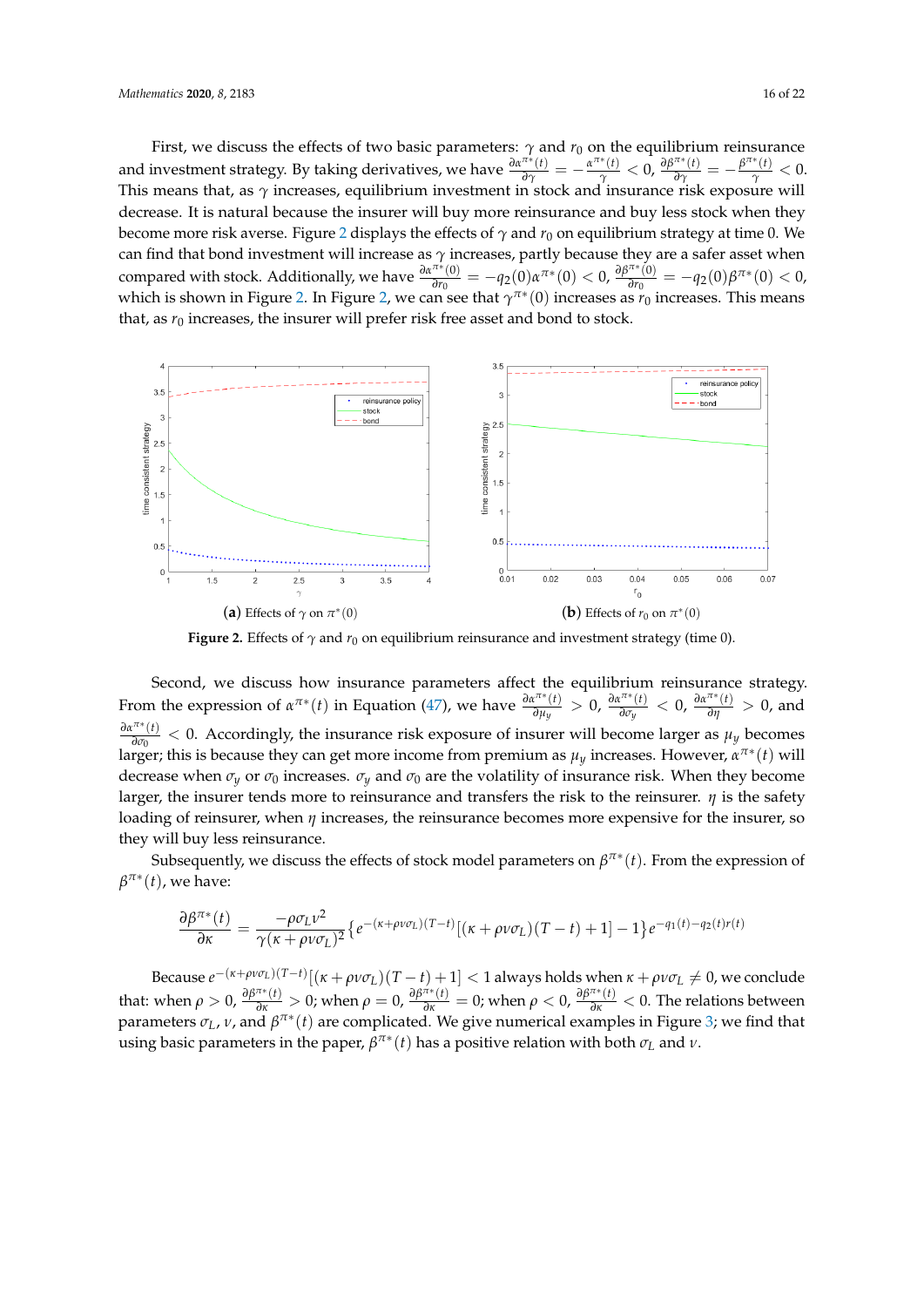<span id="page-16-1"></span>

Figure [4](#page-16-2) depicts the impact of initial interest rate  $r_0$  and  $\lambda_r$  on the efficient frontier. We can see that the efficient frontier moves upwards as  $r_0$  increases. Insurers tend to invest more in bond and less in stock when  $r_0$  increases, and the insurance risk exposure will be smaller. In this case, the variance of the terminal variance will be smaller under the same expected terminal wealth. Efficient frontier also moves upwards as *λr* becomes larger. This is in accordance with our intuition, because larger *λr* means more return per unit risk.

<span id="page-16-2"></span>

**Figure 4.** Effects of  $r_0$  and  $\lambda_r$  on the efficient frontier.

## <span id="page-16-0"></span>**6. Conclusions**

In this paper, we investigate a mean-variance investment and reinsurance problem in a stochastic interest rate and stochastic volatility framework. The surplus process is modelled by the jump-diffusion process. The insurer can purchase reinsurance or acquire new business and invest in a risk-free asset, stock, and bond. The dynamic of interest rate is modelled by Vasicek model, while the stock price follows the Heston model. We tackle the problem in a game-theoretic perspective in order to overcome time-inconsistency. First, we provide a verification theorem for the problem. Subsequently, we solve the extended HJB equations explicitly and obtain the equilibrium investment and reinsurance strategies. We find that the time-consistent investment in bond will depend on wealth level, because the bond here plays a similar role that the risk free asset plays in the constant interest rate case. We also find that time-consistent investment in stock and insurance risk exposure will depend on the interest rate and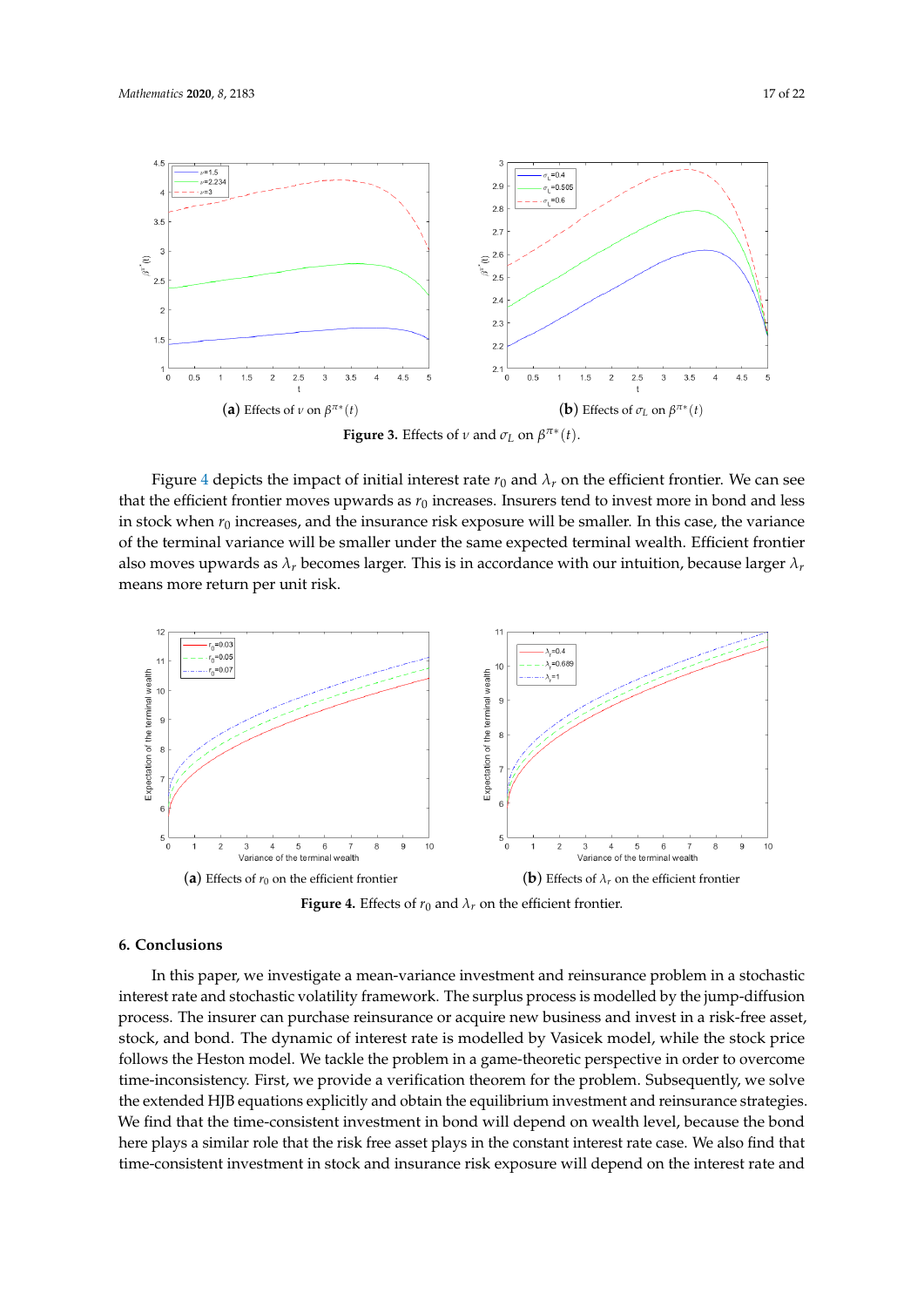not depend on the level of stochastic volatility. Finally, we analyze the impact of model parameters on time-consistent strategies and efficient frontier.

Our model has several limitations, for example, the reinsurance proportion is allowed to be greater than one. It is more realistic to limit the reinsurance proportion to  $[0, 1]$ . However, in this way, we cannot get a closed form solution, because the equilibrium reinsurance strategy depends on the stochastic interest rate. Perhaps we can use the numerical method to solve this problem and we left it for future research. Our model can also be extended in following ways: (1) we can consider time-consistent robust control based on our model assuming that the insurer is ambiguity-averse. (2) We can consider the insurer with an incomplete observation due to the fact that financial market information usually cannot be fully obtained. (3) The stock model and interest rate model can be extended to a more sophisticated case. However, these extensions may lead to new technical difficulties; we also left them for future research.

**Author Contributions:** Conceptualization, J.Z.; Formal analysis, J.Z. and S.L.; Funding acquisition, S.L.; Methodology, J.Z. and S.L.; Software, J.Z.; Supervision, S.L.; Validation, J.Z.; Writing—original draft, J.Z.; Writing—review & editing, J.Z. and S.L. All authors have read and agreed to the published version of the manuscript.

**Funding:** This research was funded by the National Natural Science Foundations of China (no. 11571310).

**Acknowledgments:** The authors are thankful to the editor and the reviewers for their valuable comments and suggestions that helped to improve the quality of the paper.

**Conflicts of Interest:** The authors declare that there are no conflict of interest regarding the publication of this paper.

### <span id="page-17-0"></span>**Appendix A. Proof of Theorem [1](#page-5-0)**

**Proof.** By integrability condition in Theorem [1,](#page-5-0) we can use Dykin's formula and get:

$$
E_{t,r,l,x}[g(T,r(T),l(T),X^{\pi*}(T))] = g(t,r,l,x) + E_{t,r,l,x}[\int_t^T \mathcal{A}^{\pi^*}g(y,r(y),l(y),X^{\pi^*}(y))dy].
$$

Based on Equation [\(13\)](#page-5-2), i.e.,  $A^{\pi^*} g(t, r, l, x) = 0$ , we have:

$$
E_{t,r,l,x}[g(T,r(T),l(T),X^{\pi^*}(T)]=g(t,r,l,x).
$$

The next step is to prove that  $V(t,r,l,x) = J(t,r,l,x,\pi^*)$ . Since  $\pi^*$  attains the maximum in Equation [\(11\)](#page-5-1), i.e.,  $A^{\pi^*}W(t,r,l,x) - \frac{\gamma}{2}A^{\pi^*}g(t,r,l,x)^2 + \gamma g(t,r,l,x)A^{\pi^*}g(t,r,l,x) = 0$  and  $\mathcal{A}^{\pi^*} g(t,r,l,x) = 0$ , we have:

$$
\mathcal{A}^{\pi^*} W(t, r, l, x) - \frac{\gamma}{2} \mathcal{A}^{\pi^*} g(t, r, l, x)^2 = 0.
$$
 (A1)

<span id="page-17-1"></span>Define  $\phi(t, r, l, x) = E_{t, r, l, x}[X^{\pi*}(T) - \frac{\gamma}{2}(X^{\pi*}(T))^{2}]$ , we have:

$$
\mathcal{A}^{\pi^*}\phi(t,r,l,x)=0,
$$

with terminal condition  $\phi(T, r, l, x) = x - \frac{\gamma}{2}x^2$ . Then we can rewrite Equation [\(A1\)](#page-17-1) as

$$
\mathcal{A}^{\pi^*} W(t,r,l,x) = \mathcal{A}^{\pi^*} \phi(t,r,l,x) + \frac{\gamma}{2} \mathcal{A}^{\pi^*}(g^2)(t,r,l,x).
$$

Also according to Dynkin's formula, we have: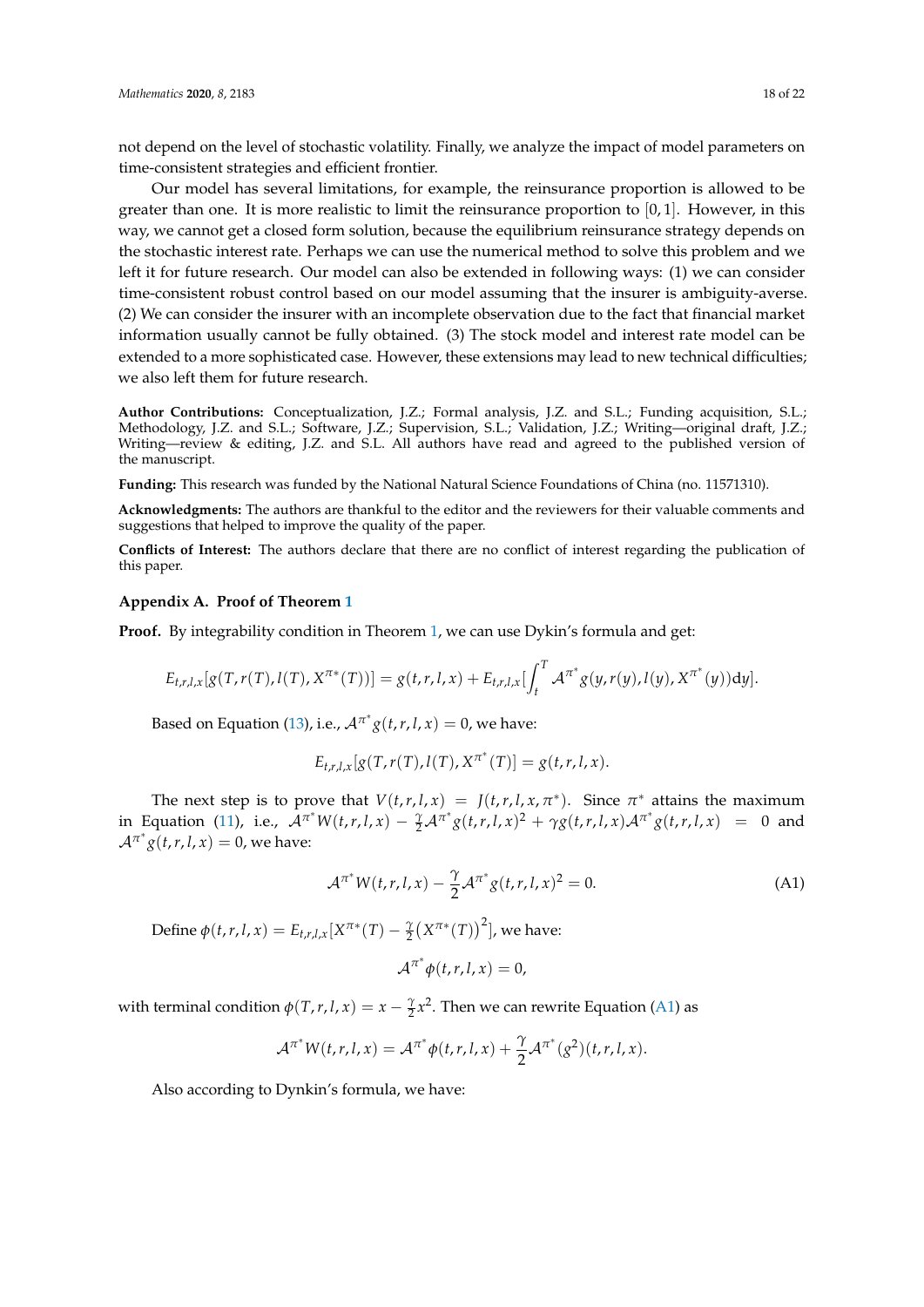<span id="page-18-1"></span>
$$
E_{t,r,l,x}[W(T,r(T),l(T),X^{\pi^*}(T))] = W(t,r,l,x) + E_{t,r,l,x}[\int_t^T \mathcal{A}^{\pi^*}W(s,r(s),l(s),X^{\pi^*}(s))ds]
$$
  

$$
= W(t,r,l,x) + E_{t,r,l,x}[\int_t^T \mathcal{A}^{\pi^*}(\frac{\gamma}{2}g^2)(s,r(s),l(s),X^{\pi^*}(s))ds]
$$
  

$$
+ E_{t,r,l,x}[\int_t^T \mathcal{A}^{\pi^*}\phi(s,r(s),l(s),X^{\pi^*}(s))ds],
$$

and

$$
E_{t,r,l,x}[\phi(T,r(T),l(T),X^{\pi^*}(T))] = \phi(t,r,l,x) + E_{t,r,l,x}[\int_t^T \mathcal{A}^{\pi^*}\phi(s,r(s),l(s),X^{\pi^*}(s))ds]
$$
  

$$
E_{t,r,l,x}[g^2(T,r(T),l(T),X^{\pi^*}(T))] = g^2(t,r,l,x) + E_{t,r,l,x}[\int_t^T \mathcal{A}^{\pi^*}g^2(s,r(s),l(s),X^{\pi^*}(s))ds].
$$

Then we have:

$$
E_{t,r,l,x}[W(T,r(T),l(T),X^{\pi^*}(T))] = E_{t,r,l,x}[\phi(T,r(T),l(T),X^{\pi^*}(T))] - \phi(t,r,l,x)
$$
  
+  $\frac{\gamma}{2}E_{t,r,l,x}[(g^2)(T,r(T),l(T),X^{\pi^*}(T))] - \frac{\gamma}{2}g^2(t,r,l,x).$  (A2)

Using the terminal condtion, we can get:

<span id="page-18-0"></span>
$$
E_{t,r,l,x}[W(T,r(T),l(T),X^{\pi^*}(T))] = W(t,r(t),l(t),X^{\pi^*}(t)) + E_{t,r,l,x}[X^{\pi^*}(T))] = E_{t,r,l,x}[X^{\pi^*}(T)) - \frac{\gamma}{2}(X^{\pi^*}(T))^2
$$
  
+  $\frac{\gamma}{2}(X^{\pi^*}(T))^2] = E_{t,r,l,x}[\phi(T,r(T),l(T),X^{\pi^*}(T))] + \frac{\gamma}{2}E_{t,r,l,x}[(g^2)(T,r(T),l(T),X^{\pi^*}(T))].$  (A3)

Plug Equation [\(A3\)](#page-18-0) into Equation [\(A2\)](#page-18-1), then we have:

<span id="page-18-2"></span>
$$
W(t,r,l,x) = \phi(t,r,l,x) + \frac{\gamma}{2} (g(t,r,l,x))^2 = E_{t,r,l,x}[X^{\pi^*}(T)) - \frac{\gamma}{2} (X^{\pi^*}(T))^2] + \frac{\gamma}{2} [E_{t,r,l,x}(X^{\pi^*}(T))]^2
$$
  
=  $J(t,r,l,x,\pi^*).$ 

Now we only need to show that  $\pi^*$  defined in Theorem [1](#page-5-0) is the equilibrium strategy defined in Definition [2.](#page-5-3) We define  $g^{\pi}(t,r,l,x) = E_{t,r,l,x}(X^{\pi}(T))$ ,  $G(x) = x^2$ . Firstly, for any admissible control  $\pi$ , by the definition of  $J(t, r, l, x, \pi)$ , we directly have:

$$
E_{t,r,l,x}[J(t+h,r(t+h),I(t+h),X^{\pi}(t+h));\pi] = J(t,r,l,x;\pi) + E_{t,r,l,x}\Big[E_{t+h,r(t+h),I(t+h),X^{\pi}(t+h)}\Big(X^{\pi}(T) - \frac{\gamma}{2}(X^{\pi}(T))^2\Big)\Big] + \frac{\gamma}{2}E_{t,r,l,x}\Big[\Big(E_{t+h,r(t+h),I(t+h),X^{\pi}(t+h)}(X^{\pi}(T))\Big)^2\Big] - E_{t,r,l,x}\Big[\Big(X^{\pi}(T) - \frac{\gamma}{2}(X^{\pi}(T))^2\Big)\Big] -\frac{\gamma}{2}\Big(E_{t,r,l,x}(X^{\pi}(T))\Big)^2 = J(t,r,l,x;\pi) + \frac{\gamma}{2}E_{t,r,l,x}\Big[G(g^{\pi}(t+h,r(t+h),I(t+h),X^{\pi}(t+h)))\Big] -\frac{\gamma}{2}\Big(E_{t,r,l,x}(E_{t+h,r(t+h),I(t+h),X^{\pi}(t+h)}(X^{\pi}(T))\Big)^2 = J(t,r,l,x;\pi) + \frac{\gamma}{2}E_{t,r,l,x}\Big[G(g^{\pi}(t+h,r(t+h),I(t+h),X^{\pi}(t+h)))\Big] - \frac{\gamma}{2}G\Big(E_{t,r,l,x}\Big(g^{\pi}(t+h,r(t+h),I(t+h),X^{\pi}(t+h)))\Big).
$$

Thus, we have:

$$
J(t,r,l,x;\pi) = E_{t,r,l,x}[J(t+h,r(t+h),l(t+h),X^{\pi}(t+h));\pi] - \frac{\gamma}{2}E_{t,r,l,x}\Big[G(g^{\pi}(t+h,r(t+h),l(t+h),X^{\pi}(t+h)))\Big] + \frac{\gamma}{2}G\Big(E_{t,r,l,x}\Big(g^{\pi}(t+h,r(t+h),l(t+h),X^{\pi}(t+h)))\Big).
$$
 (A4)

Suppose  $\pi^*$  is the maximizer in Equation [\(15\)](#page-5-4). For arbitrary  $\pi$ , we now construct a new control  $\pi_h$  as in Definition [\(2\)](#page-5-3):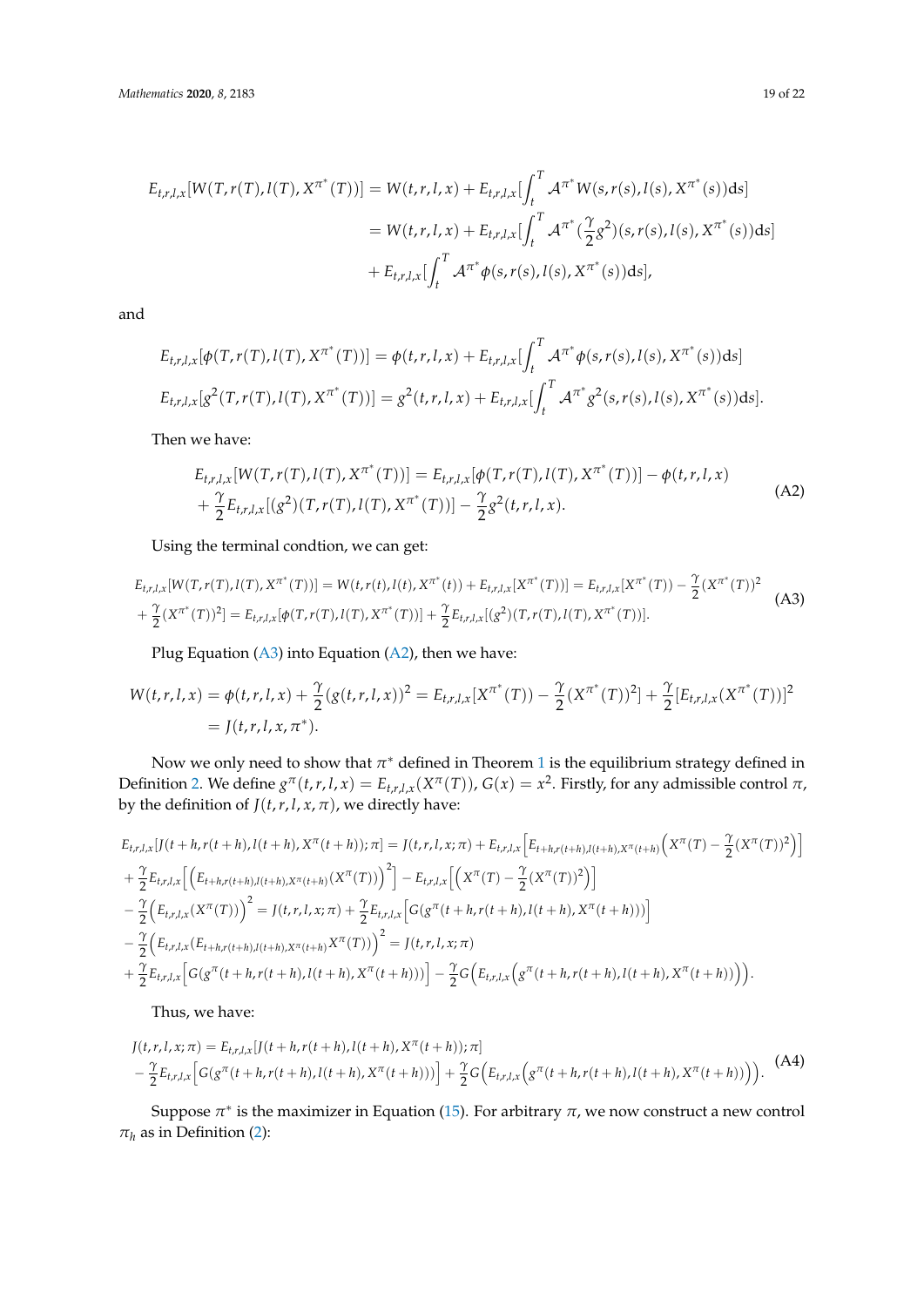<span id="page-19-1"></span>
$$
\pi_h(s) = \begin{cases} \pi(s) & \text{for } s \in [t, t+h), \\ \hat{\pi}(s) & \text{for } s \in [t+h, T], \end{cases}
$$

By Equation [\(A4\)](#page-18-2), we have:

$$
J(t, r, l, x; \pi_h) = E_{t, r, l, x}[J(t + h, r(t + h), l(t + h), X^{\pi}(t + h)); \pi] - \frac{\gamma}{2} \Big\{ E_{t, r, l, x} \Big[ G(g^{\pi}(t + h, r(t + h), l(t + h), X^{\pi}(t + h))) \Big] - G(g(t, r, l, x)) \Big\} + \frac{\gamma}{2} \Big\{ G(E_{t, r, l, x}(g^{\pi}(t + h, r(t + h), l(t + h), X^{\pi}(t + h))) \Big) - G(g(t, r, l, x)) \Big\}.
$$

Besides, define the operator  $\mathcal{A}_{h}^{\pi}f(t,r,l,x)$  as  $\mathcal{A}_{h}^{\pi}f(t,r,l,x) = E_{t,r,l,x}f(t+h,r(t+h),l(t+h),t(t+h))$  $X^{\pi}(t+h)) - f(t,r,l,x)$ , we have:

$$
J(t,r,l,x;\pi_h) = W(t,r,l,x) + \mathcal{A}_h^{\pi} W(t,r,l,x) - \frac{\gamma}{2} \mathcal{A}_h^{\pi}(g^2)(t,r,l,x) + \frac{\gamma}{2} \Big\{ \Big[E_{t,r,l,x} \Big(g^{\pi}(t+h,r(t+h),l(t+h),X^{\pi}(t+h))\Big)\Big]^2 - g^2(t,r,l,x) \Big\}.
$$
 (A5)

Observing that

<span id="page-19-0"></span>
$$
E_{t,r,l,x}[g(t+h,r(t+h),l(t+h),X^{\pi}(t+h))] = g(t,r,l,x) + E_{t,r,l,x}[\int_{t}^{t+h} \mathcal{A}^{\pi}g(s,r(s),l(s),X^{\pi}(s))ds],
$$

we get:

$$
E_{t,r,l,x} \left[ g(t+h,r(t+h),l(t+h),X^{\pi}(t+h)) \right]^2 = (g(t,r,l,x))^2
$$
  
+2g(t,r,l,x) E\_{t,r,l,x} \left[ \int\_t^{t+h} \mathcal{A}^{\pi} g(s,r(s),l(s),X^{\pi}(s)) ds \right] + o(h). (A6)

<span id="page-19-2"></span>Substituting Equation ( $A6$ ) into Equation ( $A5$ ), we have

$$
J(t, r, l, x; \pi_h) = W(t, r, l, x) + \mathcal{A}_h^{\pi} W(t, r, l, x) - \frac{\gamma}{2} \mathcal{A}_h^{\pi} (g^2)(t, r, l, x) + \gamma g(t, r, l, x) E_{t, r, l, x} \left[ \int_t^{t+h} \mathcal{A}^{\pi} g(s, r(s), l(s), X^{\pi}(s)) ds \right] + o(h).
$$
 (A7)

Since  $W(t, r, l, x)$  solves Equation [\(11\)](#page-5-1), we have

$$
\mathcal{A}^{\pi_h}W(t,r,l,x)-\frac{\gamma}{2}\mathcal{A}^{\pi_h}(g^2)(t,r,l,x)+\gamma g(t,r,l,x)\mathcal{A}^{\pi_h}g(t,r,l,x)\leq 0.
$$

As  $\lim_{h\to 0} \frac{\mathcal{A}_h^\pi}{h} = \mathcal{A}^\pi$ , for small enough  $h>0$ , we have

$$
\mathcal{A}_h^{\pi_h} W(t,r,l,x) - \frac{\gamma}{2} \mathcal{A}_h^{\pi_h}(g^2)(t,r,l,x) + \gamma g(t,r,l,x) E\Big[\int_t^{t+h} \mathcal{A}^{\pi_h} g ds\Big] \leq 0.
$$

So based on Equation [\(A7\)](#page-19-2) and last equation, for a small enough  $h > 0$ ,  $J(t, r, l, x; \pi_h) + o(h) \leq$  $W(t, r, l, x) = J(t, r, l, x; \pi^*)$ , which leads to:

$$
\lim_{h\to 0}\inf\frac{J(t,r,l,x,\pi^*)-J(t,r,l,x,\pi_h)}{h}\geq 0.
$$

So by Definition [2,](#page-5-3)  $\pi^*$  is the equilibrium strategy and  $V(t,r,l,x)$  is the corresponding value function.  $\square$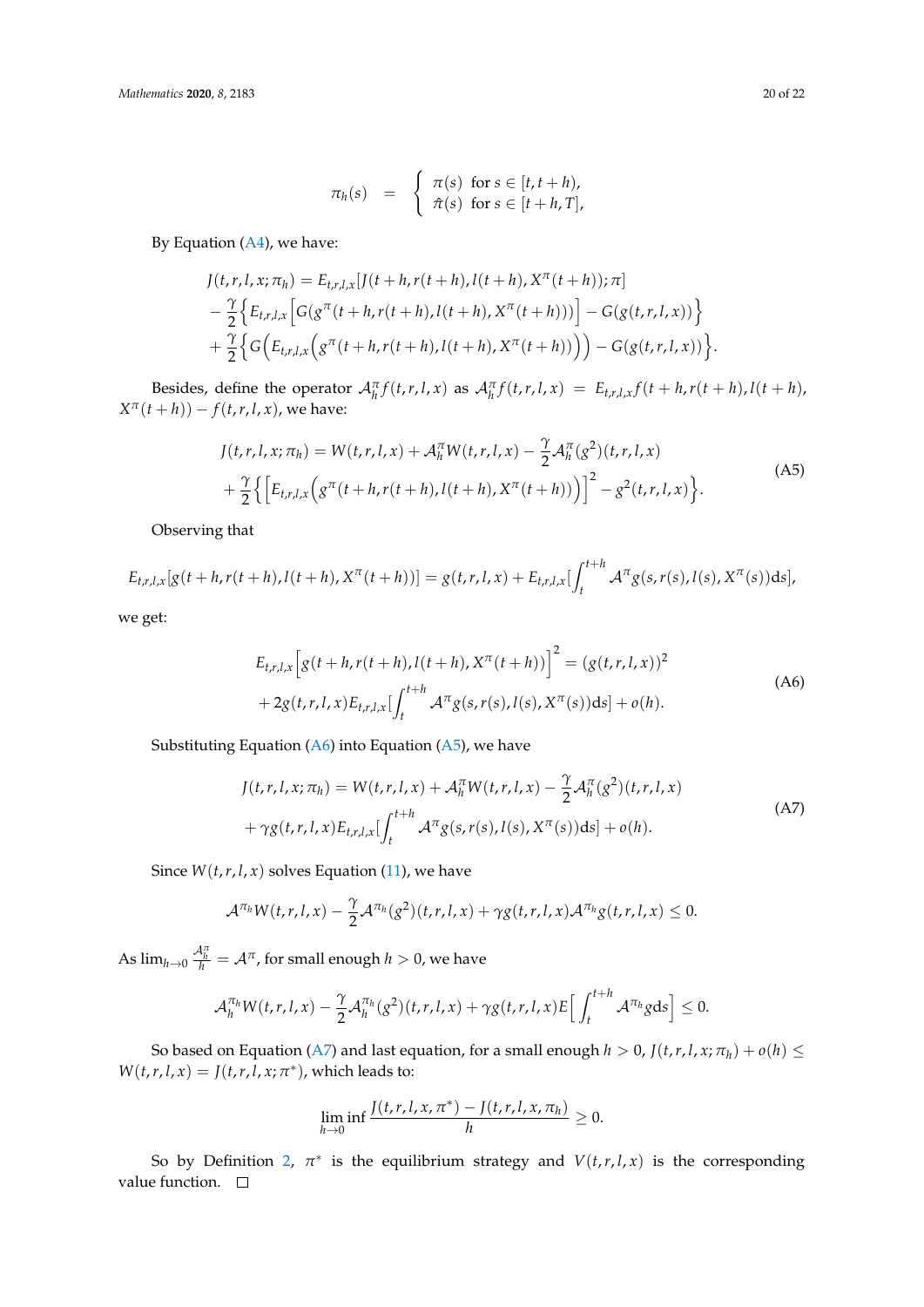## **References**

- <span id="page-20-0"></span>1. Browne, S. Optimal investment policies for a firm with a random risk process: Exponential utility and minimizing the probability of ruin. *Math. Oper. Res.* **1995**, *20*, 937–958.
- <span id="page-20-1"></span>2. Yang, H.; Zhang, L. Optimal investment for insurer with jump-diffusion risk process. *Insur. Math. Econ.* **2005**, *37*, 615–634.
- <span id="page-20-2"></span>3. Schmidli, H. On minimizing the ruin probability by investment and reinsurance. *Ann. Appl. Probab.* **2002**, *12*, 890–907.
- <span id="page-20-3"></span>4. Bai, L.; Guo, J. Optimal proportional reinsurance and investment with multiple risky assets and no-shorting constraint. *Insur. Math. Econ.* **2008**, *42*, 968–975.
- <span id="page-20-4"></span>5. Li, D.; Zeng, Y.; Yang, H. Robust optimal excess-of-loss reinsurance and investment strategy for an insurer in a model with jumps. *Scand. Actuar. J.* **2018**, *2018*, 145–171.
- <span id="page-20-5"></span>6. Guan, G.; Liang, Z. Optimal reinsurance and investment strategies for insurer under interest rate and inflation risks. *Insur. Math. Econ.* **2014**, *55*, 105–115.
- <span id="page-20-6"></span>7. Zhang, X.; Meng, H.; Zeng, Y. Optimal investment and reinsurance strategies for insurers with generalized mean-variance premium principle and no-short selling. *Insur. Math. Econ.* **2016**, *67*, 125–132.
- <span id="page-20-7"></span>8. Liang, X.; Young, V.R. Minimizing the probability of ruin: Two riskless assets with transaction costs and proportional reinsurance. *Stat. Probab. Lett.* **2018**, *140*, 167–175.
- <span id="page-20-8"></span>9. Markowitz, H. Portfolio selection. *J. Financ.* **1952**, *7*, 77–91.
- <span id="page-20-9"></span>10. Zhou, X.Y.; Li, D. Continuous-time mean-variance portfolio selection: A stochastic LQ framework. *Appl. Math. Opt.* **2000**, *42*, 19–33.
- <span id="page-20-10"></span>11. Bäuerle, N. Benchmark and mean-variance problems for insurers. *Math. Method Oper. Res.* **2005**, *62*, 159–165.
- <span id="page-20-11"></span>12. Bai, L.; Zhang, H. Dynamic mean-variance problem with constrained risk control for the insurers. *Math. Method Oper. Res.* **2008**, *68*, 181–205.
- <span id="page-20-12"></span>13. Bi, J.; Guo, J. Optimal mean-variance problem with constrained controls in a jump-diffusion financial market for an insurer. *J. Optimiz. Theory Appl.* **2013**, *157*, 252–275.
- <span id="page-20-13"></span>14. Shen, Y.; Zhang, X.; Siu, T.K. Mean-variance portfolio selection under a constant elasticity of variance model. *Oper. Res. Lett.* **2014**, *42*, 337–342.
- <span id="page-20-14"></span>15. Björk, T.; Murgoci, A.; Zhou, X.Y. Mean-variance portfolio optimization with state-dependent risk aversion. *Math. Financ.* **2014**, *24*, 1–24.
- <span id="page-20-15"></span>16. Björk, T.; Khapko, M.; Murgoci, A. On time-inconsistent stochastic control in continuous time. *Financ. Stoch.* **2017**, *21*, 331–360.
- <span id="page-20-16"></span>17. Zeng, Y.; Li, Z. Optimal time-consistent investment and reinsurance policies for mean-variance insurers. *Insur. Math. Econ.* **2011**, *49*, 145–154.
- <span id="page-20-17"></span>18. Zeng, Y.; Li, Z.; Lai, Y. Time-consistent investment and reinsurance strategies for mean-variance insurers with jumps. *Insur. Math. Econ.* **2013**, *52*, 498–507.
- <span id="page-20-18"></span>19. Zhao, H.; Shen, Y.; Zeng, Y. Time-consistent investment-reinsurance strategy for mean-variance insurers with a defaultable security. *J. Math. Anal. Appl.* **2016**, *437*, 1036–1057.
- <span id="page-20-19"></span>20. Xiao, H.; Ren, T.; Bai, Y.; Zhou, Z. Time-Consistent Investment-Reinsurance Strategies for the Insurer and the Reinsurer under the Generalized Mean-Variance Criteria. *Mathematics* **2019**, *7*, 857.
- <span id="page-20-20"></span>21. Zhu, J.; Guan, G.; Li, S. Time-consistent non-zero-sum stochastic differential reinsurance and investment game under default and volatility risks. *J. Comput. Appl. Math.* **2020**, *374*, 112737.
- <span id="page-20-21"></span>22. Heston, S.L. A closed-form solution for options with stochastic volatility with applications to bond and currency options. *Rev. Financ. Stud.* **1993**, *6*, 327–343.
- <span id="page-20-22"></span>23. Li, Z.; Zeng, Y.; Lai, Y. Optimal time-consistent investment and reinsurance strategies for insurers under Heston's SV model. *Insur. Math. Econ.* **2012**, *51*, 191–203.
- <span id="page-20-23"></span>24. Liu, J. Portfolio selection in stochastic environments. *Rev. Financ. Stud.* **2007**, *20*, 1–39.
- <span id="page-20-24"></span>25. Yan, T.; Han, B.; Pun, C.S.; Wong, H.Y. Robust time-consistent mean-variance portfolio selection problem with multivariate stochastic volatility. *Math. Financ. Econ.* **2020**, *14*, 699–724.
- <span id="page-20-25"></span>26. Ahlip, R.; Rutkowski, M. Pricing of foreign exchange options under the Heston stochastic volatility model and CIR interest rates. *Quant. Financ.* **2013**, *13*, 955–966.
- <span id="page-20-26"></span>27. Guan, G.; Liang, Z. Optimal management of DC pension plan in a stochastic interest rate and stochastic volatility framework. *Insur. Math. Econ.* **2014**, *57*, 58–66.